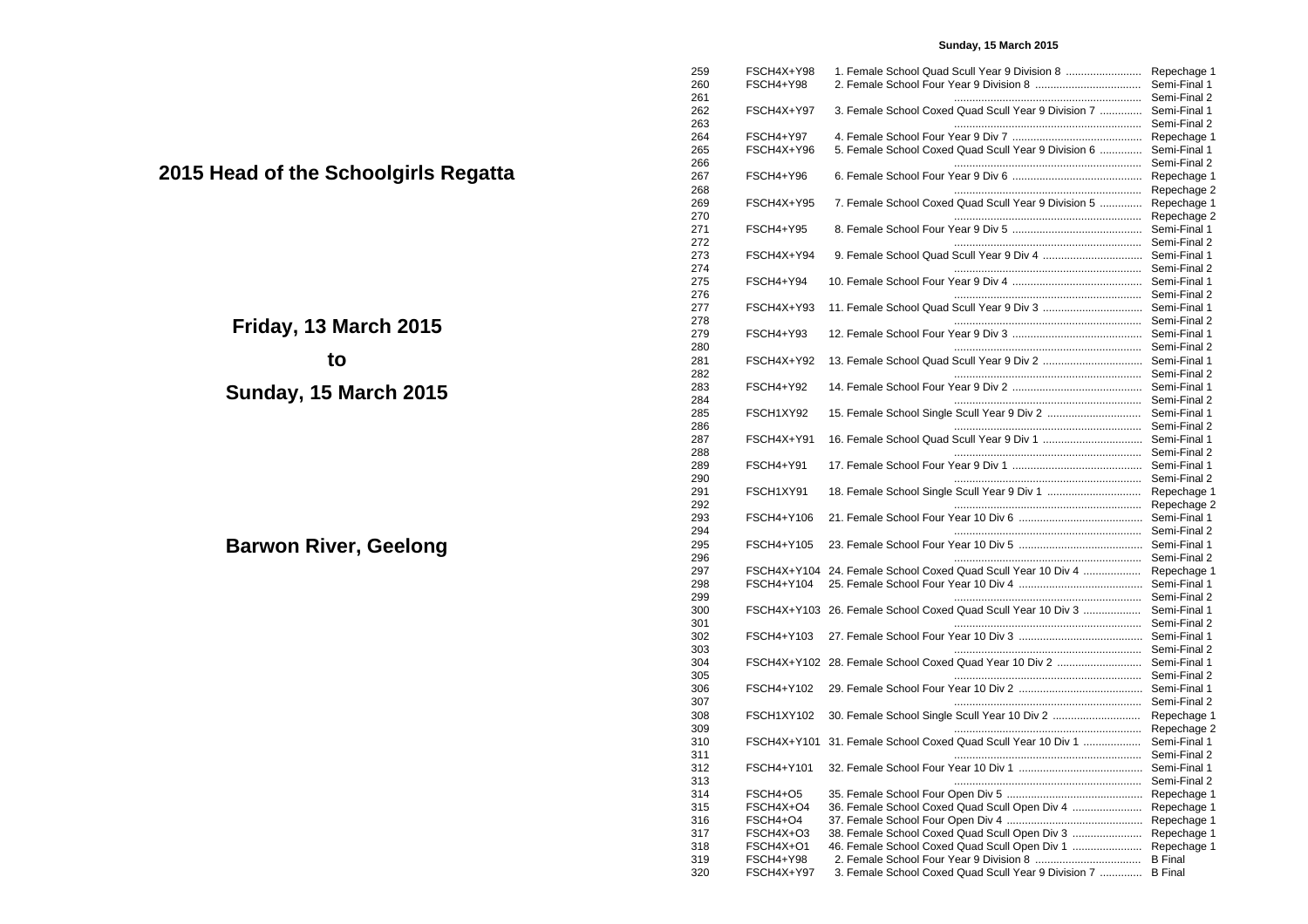## **Sunday, 15 March 2015**

| 321        | FSCH4X+Y96              |  | 5. Female School Coxed Quad Scull Year 9 Division 6  B Final |                |
|------------|-------------------------|--|--------------------------------------------------------------|----------------|
| 322        | FSCH4+Y95               |  |                                                              | <b>B</b> Final |
| 323        | FSCH4X+Y94              |  |                                                              |                |
| 324        | FSCH4+Y94               |  |                                                              | <b>B</b> Final |
| 325        | FSCH4X+Y93              |  |                                                              | <b>B</b> Final |
| 326        |                         |  |                                                              |                |
| 327        | FSCH4+Y93               |  |                                                              | <b>B</b> Final |
| 328        | FSCH4X+Y92              |  |                                                              |                |
| 329        |                         |  |                                                              | <b>B</b> Final |
| 330        | FSCH4+Y92               |  |                                                              | <b>B</b> Final |
|            |                         |  |                                                              | C Final        |
| 331        | FSCH1XY92               |  |                                                              |                |
| 332        |                         |  |                                                              | <b>B</b> Final |
| 333        | FSCH4X+Y91              |  |                                                              |                |
| 334        |                         |  |                                                              | <b>B</b> Final |
| 335        | FSCH4+Y91               |  |                                                              | <b>B</b> Final |
| 336        | FSCH4+Y106              |  |                                                              | <b>B</b> Final |
| 337        | FSCH4+Y105              |  |                                                              | <b>B</b> Final |
| 338        | FSCH4+Y104              |  |                                                              |                |
| 339        | FSCH4X+Y103             |  | 26. Female School Coxed Quad Scull Year 10 Div 3             | <b>B</b> Final |
| 340        | FSCH4+Y103              |  |                                                              | C Final        |
| 341        |                         |  |                                                              | <b>B</b> Final |
| 342        |                         |  | FSCH4X+Y102 28. Female School Coxed Quad Year 10 Div 2       | C Final        |
| 343        |                         |  |                                                              | <b>B</b> Final |
|            |                         |  |                                                              |                |
| 344        | FSCH4+Y102              |  |                                                              |                |
| 345        |                         |  |                                                              | <b>B</b> Final |
| 346        |                         |  | FSCH4X+Y101 31. Female School Coxed Quad Scull Year 10 Div 1 | C Final        |
| 347        |                         |  |                                                              | <b>B</b> Final |
| 348        | FSCH4+Y101              |  |                                                              |                |
| 349        |                         |  |                                                              | <b>B</b> Final |
| 350        | FSCH4+O6                |  |                                                              |                |
| 351        | FSCH8+O3                |  |                                                              | C Final        |
| 352        |                         |  |                                                              |                |
|            |                         |  |                                                              | <b>B</b> Final |
|            |                         |  |                                                              |                |
| 353        | FSCH4+O3                |  |                                                              | <b>B</b> Final |
| 354        | FSCH1XO2                |  |                                                              | C Final        |
| 355        |                         |  |                                                              | <b>B</b> Final |
| 356        |                         |  |                                                              | A Final        |
| 357        | FSCH1XO2                |  |                                                              |                |
| 358        |                         |  |                                                              | <b>B</b> Final |
| 359        |                         |  |                                                              | A Final        |
| 360        | FSCH4X+O2               |  |                                                              | <b>B</b> Final |
| 361        | <b>FSCH8+O2</b>         |  |                                                              |                |
| 362        |                         |  |                                                              | <b>B</b> Final |
| 363        | FSCH4+O2                |  |                                                              |                |
| 364        |                         |  |                                                              | <b>B</b> Final |
| 365        | FSCH1XO1                |  |                                                              |                |
|            |                         |  |                                                              | <b>B</b> Final |
| 366        |                         |  |                                                              |                |
| 367        | FSCH8+O1                |  |                                                              |                |
| 368        |                         |  |                                                              | <b>B</b> Final |
| 369        | FSCH4+O1                |  |                                                              |                |
| 370        |                         |  |                                                              | <b>B</b> Final |
| 371        | FSCH4X+Y98              |  |                                                              | Final          |
| 372        | FSCH4+Y98               |  |                                                              |                |
| 373        | FSCH4X+Y97              |  | 3. Female School Coxed Quad Scull Year 9 Division 7          | A Final        |
| 374        | FSCH4+Y97               |  |                                                              | Final          |
| 375        | FSCH4X+Y96              |  | 5. Female School Coxed Quad Scull Year 9 Division 6  A Final |                |
| 376        | FSCH4+Y96               |  |                                                              | Final          |
| 377        | FSCH4X+Y95              |  | 7. Female School Coxed Quad Scull Year 9 Division 5  Final   |                |
|            |                         |  |                                                              |                |
| 378        | FSCH4+Y95               |  |                                                              |                |
| 379        | FSCH4X+Y94              |  |                                                              |                |
| 380        | FSCH4+Y94               |  |                                                              |                |
| 381        | FSCH4X+Y93              |  |                                                              |                |
| 382<br>383 | FSCH4+Y93<br>FSCH4X+Y92 |  |                                                              |                |

## **Sunday, 15 March 2015**

| 384 | FSCH4+Y92       |                                                              |  |
|-----|-----------------|--------------------------------------------------------------|--|
| 385 | FSCH1XY92       |                                                              |  |
| 386 | FSCH4X+Y91      |                                                              |  |
| 387 | FSCH4+Y91       |                                                              |  |
| 388 | FSCH1XY91       |                                                              |  |
| 389 | FSCH4X+Y107     | 19. Female School Coxed Quad Scull Year 10 Division 7  Final |  |
| 390 | FSCH4X+Y106     | 20. Female School Coxed Quad Scull Year 10 Division 6  Final |  |
| 391 | FSCH4+Y106      |                                                              |  |
| 392 | FSCH4X+Y105     | 22. Female School Coxed Quad Scull Year 10 Division 5  Final |  |
| 393 | FSCH4+Y105      |                                                              |  |
| 394 | FSCH4X+Y104     |                                                              |  |
| 395 | FSCH4+Y104      |                                                              |  |
| 396 | FSCH4X+Y103     |                                                              |  |
| 397 | FSCH4+Y103      |                                                              |  |
| 398 | FSCH4X+Y102     |                                                              |  |
| 399 | FSCH4+Y102      |                                                              |  |
| 400 | FSCH1XY102      |                                                              |  |
| 401 | FSCH4X+Y101     | 31. Female School Coxed Quad Scull Year 10 Div 1  A Final    |  |
| 402 | FSCH4+Y101      |                                                              |  |
| 403 | FSCH1XY101      |                                                              |  |
| 404 | FSCH4+O6        |                                                              |  |
| 405 | FSCH4+O5        |                                                              |  |
| 406 | FSCH4X+O4       | 36. Female School Coxed Quad Scull Open Div 4  Final         |  |
| 407 | FSCH4+O4        |                                                              |  |
| 408 | FSCH4X+O3       | 38. Female School Coxed Quad Scull Open Div 3  Final         |  |
| 409 | FSCH8+O3        |                                                              |  |
| 410 | FSCH4+O3        |                                                              |  |
| 411 | $\star$         |                                                              |  |
| 412 | FSCH4X+O2       |                                                              |  |
| 413 | FSCH8+O2        |                                                              |  |
| 414 | <b>FSCH4+O2</b> |                                                              |  |
| 415 | FSCH1XO1        |                                                              |  |
| 416 | FSCH4X+O1       |                                                              |  |
| 417 | FSCH8+O1        |                                                              |  |
| 418 | FSCH4+O1        |                                                              |  |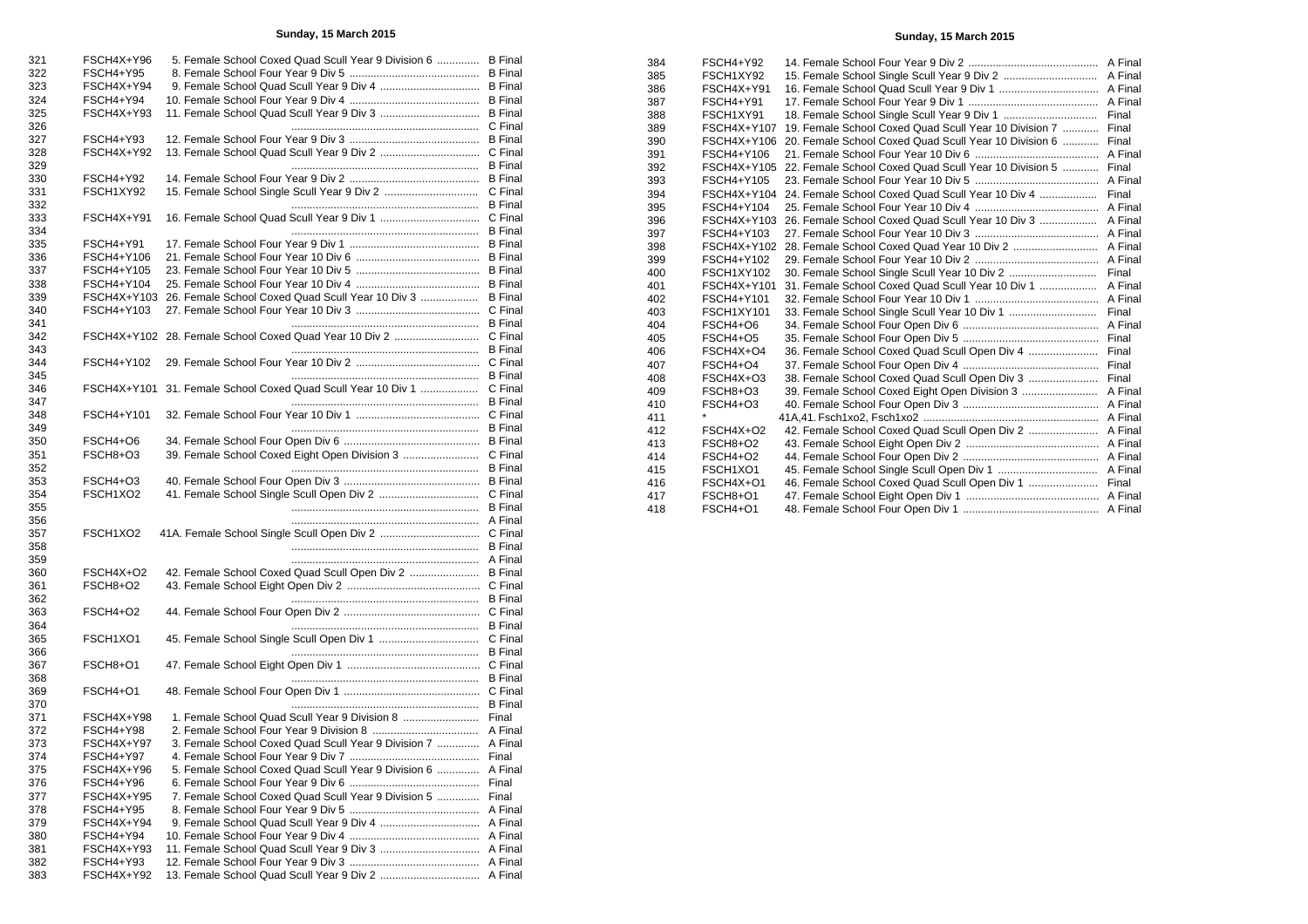| 2015 Head of the Schoolgirls Regatta                                                                                                                                    |                                |                    | Sunday, 15 March 2015 2015 Head of the Schoolgirls Regatta |                                          |                                                    |                                                                                                              |                                  |                    |                                    |
|-------------------------------------------------------------------------------------------------------------------------------------------------------------------------|--------------------------------|--------------------|------------------------------------------------------------|------------------------------------------|----------------------------------------------------|--------------------------------------------------------------------------------------------------------------|----------------------------------|--------------------|------------------------------------|
| Female School Quad Scull Year 9 Division 8<br>Race 259                                                                                                                  |                                |                    | Repechage 1                                                | Race 267 Female School Four Year 9 Div 6 |                                                    | Repechage 1                                                                                                  |                                  |                    |                                    |
| Place<br>Crew                                                                                                                                                           | Lane                           | 1000m              | Margins                                                    | Place                                    | Crew                                               |                                                                                                              | Lane                             | 1000m              | Margins                            |
| $\mathbf{1}$<br>01.03 Melbourne Girls' GS<br>(Cross, Kuhn, Wettenhall, Chua, c: Un)                                                                                     | 2                              | 4:22.16            | $0.00 + 0.00$                                              | $\mathbf{1}$                             | 06.03 Caulfield GS                                 | (Miller, Chen, Vawdrey, Pham, c: Snell)                                                                      | $\overline{2}$                   | 4:37.19            | 0.00<br>$+0.00$                    |
| $\overline{2}$<br>01.04 Melbourne Girls' GS<br>(Mathers, Fairchild, Waring, Lee, c: Wright)                                                                             | $\mathbf{1}$                   | 4:28.05            | 5.89<br>$+5.89$                                            | $\overline{2}$                           | 06.09 Ballarat & Clarendon                         | (Brown, Renney, Potter, McWilliam, c: Whitfield)                                                             | 3                                | 4:40.14            | 2.95<br>$+2.95$                    |
| $ 01.05$ Methodist LC<br>3<br>(McLean, Scrimizzi, Kellock, Bryan, c: Lidgett)                                                                                           | 3                              | 5:09.37            | 41.32 +47.21                                               | 3                                        | 06.10 Melbourne GC                                 | (JAMIESON, Howden, Welsch, Exton, c: Kelly)                                                                  | $\overline{1}$                   | 4:41.09            | 0.95<br>$+3.90$                    |
| Progress: 1,2->Final (Race 371); Rest Eliminated                                                                                                                        |                                |                    |                                                            |                                          | Progress: 1->Final (Race 376); Rest Eliminated     |                                                                                                              |                                  |                    |                                    |
| Female School Four Year 9 Division 8<br>Race 260                                                                                                                        |                                |                    | Semi-Final 1                                               | Race 268                                 | Female School Four Year 9 Div 6                    |                                                                                                              |                                  |                    | Repechage 2                        |
| Place<br>Crew                                                                                                                                                           | Lane                           | 1000m              | Margins                                                    | Place                                    | Crew                                               |                                                                                                              | Lane                             | 1000m              | Margins                            |
| 02.07 Methodist LC 2<br>(Nicotera, Gueldemann, Laidlaw, Powell, c: Tran)<br>$\mathbf{1}$                                                                                | 3                              | 4:20.81            | 0.00<br>$+0.00$                                            | $\mathbf{1}$                             | 06.05 Loreto                                       | (Topy, Griffiths, Ritoli, Jago, c: Hughes)                                                                   | 3                                | 4:36.92            | 0.00<br>$+0.00$                    |
| (Linge, Asham, Mosbey, Cullinan, c: Koller)<br>2<br>02.05 Loreto                                                                                                        | 2                              | 4:30.13            | $9.32 + 9.32$                                              | $\overline{2}$                           | 06.06 Melbourne GC                                 | (Muller, Rathnadara Gedara, Umseher, Lay, c: Suares-Jury                                                     | $\overline{2}$                   | 4:40.87            | 3.95<br>$+3.95$                    |
| 02.09 Melbourne GC<br>(Puckridge, Protopopoff, Dobson, Cannon, c: Seymour-Pessah)<br>3                                                                                  | $\mathbf{1}$                   | 4:33.62            | $3.49 + 12.81$                                             | 3                                        | 06.04 Geelong Coll.                                | (Chen, Cullen, Troop, Kurien, c: Morgan)                                                                     | $\mathbf{1}$                     | 5:09.71            | 28.84 +32.79                       |
| 02.02 Carey GS<br>$\overline{4}$<br>(Ward,Smith,Porrett,Rose,c:Glatz)                                                                                                   | $\overline{4}$                 | 4:42.83            | $9.21 +22.02$                                              |                                          | Progress: 1->Final (Race 376); Rest Eliminated     |                                                                                                              |                                  |                    |                                    |
| Progress: 1,2->A Final (Race 372); Rest Eliminated                                                                                                                      |                                |                    |                                                            | Race 269                                 |                                                    | Female School Coxed Quad Scull Year 9 Division 5                                                             |                                  |                    | Repechage 1                        |
| Race 261<br>Female School Four Year 9 Division 8                                                                                                                        |                                |                    | Semi-Final 2                                               | Place                                    | Crew                                               |                                                                                                              | Lane                             | 1000m              | Margins                            |
| Place<br>Crew                                                                                                                                                           | Lane                           | 1000m              | Margins                                                    | $\mathbf{1}$                             | 07.01 Firbank GS                                   | (Leung, Yokoyama, Schneider, Fricke, c: Cox)                                                                 | $\overline{2}$                   | 4:10.57            | $0.00 + 0.00$                      |
| 02.06 Methodist LC 1<br>(McCarthy,Lourantos,Wilson,Paten,c:Slobom)<br>$\mathbf{1}$                                                                                      | $\overline{2}$                 | 4:27.80            | 0.00<br>$+0.00$                                            | $\overline{2}$                           | 07.05 Ruyton GS                                    | (McGregor, Stewart, Johnson, Hartin, c: Lee)                                                                 | $\mathbf{1}$                     | 4:28.54            | 17.97 +17.97                       |
| 02.08 Melbourne GC<br>$\overline{2}$<br>(Lennon, Koop, Bradley, Harris, c: Kelly)                                                                                       | 3                              | 4:29.05            | $1.25 + 1.25$                                              | 3                                        | 07.07 Strathcona                                   | (Donaldson, Morrison, King, Patience, c: Mather)                                                             | 3                                | 4:46.20            | 17.66 +35.63                       |
| 02.10 Melbourne GC<br>(Badenach, Harrold, Wintle, Ormsby, c: Finegan)<br>3                                                                                              | $\overline{4}$                 | 4:38.83            | $9.78 + 11.03$                                             |                                          | Progress: 1->Final (Race 377); Rest Eliminated     |                                                                                                              |                                  |                    |                                    |
| $02.01$ Carey GS<br>4<br>(Chrysicos, Perry, Dugan, Sharman, c: Norsworthy)                                                                                              | $\overline{1}$                 | 4:46.57            | 7.74 +18.77                                                | Race 270                                 |                                                    | Female School Coxed Quad Scull Year 9 Division 5                                                             |                                  |                    | Repechage 2                        |
| Progress: 1,2->A Final (Race 372); Rest Eliminated                                                                                                                      |                                |                    |                                                            | Place                                    | Crew                                               |                                                                                                              | Lane                             | 1000m              | Margins                            |
| Female School Coxed Quad Scull Year 9 Division 7<br>Race 262                                                                                                            |                                |                    | Semi-Final 1                                               | $\mathbf{1}$                             | 07.03 Melbourne Girls' GS                          | (Nelson, Parker, Stuckey, Rose, c: Plunkett)                                                                 | $\overline{2}$                   | 4:14.02            | 0.00<br>$+0.00$                    |
| Place<br>Crew                                                                                                                                                           | Lane                           | 1000m              | Margins                                                    | $\overline{2}$                           | 07.08 Wesley                                       | (Grant, Mason, Richardson, Niteros, c: Reid)                                                                 | $\overline{1}$                   | 4:19.53            | 5.51<br>$+5.51$                    |
| 03.01 Genazzano<br>(Short, Alamidis, Kuner, Liszukiewicz, c: Freeman)<br>$\mathbf{1}$                                                                                   | 3                              | 4:14.45            | $0.00 + 0.00$                                              | 3                                        | 07.06 St Catherine's                               | (Steven, Nash, Murdoch, Gough, c: Gorton)                                                                    | 3                                | 4:20.74            | $1.21 + 6.72$                      |
| $\overline{2}$<br>03.06 Methodist LC<br>(Dennis, White, Thoms, Treherne, c: Boxer)                                                                                      | $\overline{2}$                 | 4:17.65            | $3.20 + 3.20$                                              |                                          | Progress: 1->Final (Race 377); Rest Eliminated     |                                                                                                              |                                  |                    |                                    |
| 03.04 Melbourne Girls' GS<br>3<br>(Rogerson, Clunies-Ross, Hickling, Everett, c: Ripani)                                                                                | $\mathbf{1}$                   | 4:24.72            | 7.07 +10.27                                                |                                          |                                                    |                                                                                                              |                                  |                    |                                    |
| $\overline{4}$<br>03.09 St Catherine's<br>(Reynolds, Caine, Gill, Spyrou, c: Horton)                                                                                    | $\overline{4}$                 | 4:40.97            | 16.25 +26.52                                               | Race 271                                 | Female School Four Year 9 Div 5                    |                                                                                                              |                                  |                    | Semi-Final 1                       |
| Progress: 1,2->A Final (Race 373); Rest Eliminated                                                                                                                      |                                |                    |                                                            | Place                                    | Crew                                               |                                                                                                              | Lane                             | 1000m              | Margins                            |
| Race 263 Female School Coxed Quad Scull Year 9 Division 7                                                                                                               |                                |                    | Semi-Final 2                                               | $\mathbf{1}$<br>2                        | 08.11 Melbourne GC<br>08.10 Melbourne GC           | (Fitzsimmons, Guss, Dodgshun-Lindsay, Junge, c: Fleming)<br>(Sparke,Constantinou,Waters,Bull,c:Cox)          | $\overline{2}$<br>$\mathbf{1}$   | 4:32.06<br>4:34.47 | 0.00<br>$+0.00$<br>2.41<br>$+2.41$ |
| Place<br>Crew                                                                                                                                                           | Lane                           | 1000m              | Margins                                                    | 3                                        | 08.08 Loreto College                               | (Hislop, Rooney, Quick, Barbetti, c: Cuthbertson)                                                            | $\overline{4}$                   | 4:41.93            | 7.46<br>$+9.87$                    |
| $\mathbf{1}$<br>(Wilson, Boyd-Squires Long, Montgomery, Gleeson, c: Holt)<br>03.02 <b>Loreto</b>                                                                        | 3                              | 4:17.31            | $0.00 + 0.00$                                              | $\overline{4}$                           | 08.03 Caulfield GS                                 | (Petch, Chen, Thompson, Schneider, c: Hutchins)                                                              | 3                                | 4:45.30            | $3.37 + 13.24$                     |
| $\overline{2}$<br>03.05 Melbourne Girls' GS (Hardwick, Bate, Irwin, Burgess, c: Kaleski)                                                                                | $\overline{2}$                 | 4:23.35            | $+6.04$<br>6.04                                            |                                          | Progress: 1,2->A Final (Race 378); Rest Eliminated |                                                                                                              |                                  |                    |                                    |
| 3<br>03.08 St Catherine's<br>(Llewelyn, Hamilton, Fortey, Broome, c: Perkins)                                                                                           | $\mathbf{1}$                   | 4:38.86            | 15.51 +21.55                                               |                                          |                                                    |                                                                                                              |                                  |                    |                                    |
| Progress: 1,2->A Final (Race 373); Rest Eliminated                                                                                                                      |                                |                    |                                                            |                                          | Race 272 Female School Four Year 9 Div 5           |                                                                                                              |                                  |                    | Semi-Final 2                       |
| Female School Four Year 9 Div 7                                                                                                                                         |                                |                    |                                                            | Place                                    | Crew                                               |                                                                                                              | Lane                             | 1000m              | Margins                            |
| Race 264<br>Place<br>Crew                                                                                                                                               | Lane                           | 1000m              | Repechage 1<br>Margins                                     | $\mathbf{1}$                             | 08.02 Carey GS                                     | (Chrysicos, Reid, Rechner, Jackson, c: Ackland-Evans)                                                        | 3                                | 4:22.97            | 0.00<br>$+0.00$                    |
| 04.06 Melbourne GC<br>(Cocks, Barton, Hickey, Cumming-Scott, c: Townsend)<br>$\overline{1}$                                                                             | $\overline{1}$                 | 4:34.91            | $0.00 + 0.00$                                              | $\overline{2}$<br>3                      | 08.07 Loreto<br>08.05 Genazzano                    | (Caffry,Brennan,Montebello,Doble,c:Allen)                                                                    | $\overline{2}$<br>$\overline{1}$ | 4:31.19<br>4:40.69 | 8.22<br>$+8.22$<br>$9.50 + 17.72$  |
| 04.03 Caulfield GS<br>(Wright, Renton, Psaradellis, Adam, c: Varlarmos)<br>$\overline{2}$                                                                               | 4                              | 4:53.59            | 18.68 +18.68                                               | $\overline{4}$<br>08.01                  | Ballarat & Clarendon                               | (Dodds, Rabling, McCarthy, Lentini, c: Cassar)<br>(Cornwill, Haeusler, Fitzpatrick*, Raschilla, c: Sedgwick) | $\overline{4}$                   | 5:01.83            | 21.14 +38.86                       |
| 04.05 Melbourne GC<br>3<br>(Muller, Keith, Xue, Riordan, c: Van Der Plas)                                                                                               | 2                              | 5:10.05            | 16.46 +35.14                                               |                                          | Progress: 1,2->A Final (Race 378); Rest Eliminated |                                                                                                              |                                  |                    | *substitute                        |
| 04.04 <b>Loreto</b><br>(Siapantas, Anthonypillia, Lily, Mance, c: Barson)                                                                                               | 3                              | DID NOT FINISH     |                                                            |                                          |                                                    |                                                                                                              |                                  |                    |                                    |
| Progress: 1,2->Final (Race 374); Rest Eliminated                                                                                                                        |                                |                    |                                                            | Race 273                                 | Female School Quad Scull Year 9 Div 4              |                                                                                                              |                                  |                    | Semi-Final 1                       |
|                                                                                                                                                                         |                                |                    |                                                            | Place                                    | Crew                                               |                                                                                                              | Lane                             | 1000m              | Margins                            |
| Race 265 Female School Coxed Quad Scull Year 9 Division 6                                                                                                               |                                |                    | Semi-Final 1                                               | $\mathbf{1}$                             | 09.06 Methodist LC                                 | (Lowe,Tuttle,O'Kane,Williams,c:Hyett)                                                                        | 3                                | 4:02.21            | 0.00<br>$+0.00$                    |
| Place<br>Crew                                                                                                                                                           | Lane                           | 1000m              | Margins                                                    | $\overline{2}$                           | 09.01 Firbank GS                                   | (Smith, Macdonald, Davie, Durkan, c: Al-Azzawi)                                                              | $\overline{2}$                   | 4:08.51            | 6.30<br>$+6.30$                    |
| $\mathbf{1}$<br>$ 05.03 $ Loreto<br>(Kidman, Pozzi, Padovan, Quin, c: Badge)                                                                                            | 3                              | 4:07.43            | $0.00 + 0.00$                                              | 3                                        | 09.04 Loreto                                       | (Trainor, Quirk, McBride, Baldi, c: Pierobon)                                                                | $\mathbf{1}$                     | 4:10.23            | 1.72<br>$+8.02$                    |
| $\overline{2}$<br>$ 05.02 \t\t Genazzano$<br>(Bradford, van Daatselaar, Biasotto, Whelan, c: Pengelly)                                                                  | $\overline{2}$                 | 4:15.10            | 7.67 +7.67                                                 | 4 09.10 Wesley                           |                                                    | (Rosenberg, Ensabella, Ogilvie, Hull, c: Dicker)                                                             | 4                                | 4:22.49            | 12.26 +20.28                       |
| 3<br>05.04 Melbourne Girls' GS<br>(Lee,Faragher,Gilbert,Chipperfield,c:Roxburgh)<br>$\overline{4}$<br>(Hayton, Gunner, Coshutt, King, c: Zimmermann)<br>$ 05.09$ Wesley | $\mathbf{1}$<br>$\overline{4}$ | 4:22.74<br>4:29.90 | 7.64 +15.31<br>7.16 +22.47                                 |                                          | Progress: 1,2->A Final (Race 379); Rest Eliminated |                                                                                                              |                                  |                    |                                    |
| Progress: 1,2->A Final (Race 375); Rest Eliminated                                                                                                                      |                                |                    |                                                            |                                          | Race 274 Female School Quad Scull Year 9 Div 4     |                                                                                                              |                                  |                    | Semi-Final 2                       |
|                                                                                                                                                                         |                                |                    |                                                            | Place                                    | Crew                                               |                                                                                                              | Lane                             | 1000m              | Margins                            |
| Race 266 Female School Coxed Quad Scull Year 9 Division 6                                                                                                               |                                |                    | Semi-Final 2                                               | $\mathbf{1}$                             | 09.02 Genazzano                                    | (Lay,Daffy,Kneale,Vale,c:Schlicht)                                                                           | 3                                | 4:06.58            | $0.00 + 0.00$                      |
| Place<br>Crew                                                                                                                                                           | Lane                           | 1000m              | Margins                                                    | $\overline{2}$                           | 09.05 Melbourne Girls' GS                          | (Coen, Barclay, Akhurst, Purvis, c: Mercuri)                                                                 | $\overline{2}$                   | 4:14.49            | $7.91 + 7.91$                      |
| 05.06 Methodist LC<br>$\overline{1}$<br>(Hahn-Thomsen, Lin, Danks, Franc, c: Harris)                                                                                    | $\overline{2}$                 | 4:13.20            | $0.00 + 0.00$                                              | 3                                        | 09.08 St Catherine's                               | (McAllister, Sinclair, Kent, Markakis, c: O'Brien)                                                           |                                  | 4:21.06            | $6.57 + 14.48$                     |
| 05.05 Melbourne Girls' GS<br>$\overline{2}$<br>(Green,Dudley,Gough,Daley,c:Kaleski)                                                                                     | $\mathbf{1}$                   | 4:25.01            | $11.81 + 11.81$                                            |                                          | Progress: 1,2->A Final (Race 379); Rest Eliminated |                                                                                                              |                                  |                    |                                    |
| $3$ 05.07 Ruyton GS<br>(Robson, Luu, Scott, Chow, c: Lawson)                                                                                                            | 3                              | 4:42.96            | 17.95 +29.76                                               |                                          |                                                    |                                                                                                              |                                  |                    |                                    |
| Progress: 1,2->A Final (Race 375); Rest Eliminated                                                                                                                      |                                |                    |                                                            |                                          |                                                    |                                                                                                              |                                  |                    |                                    |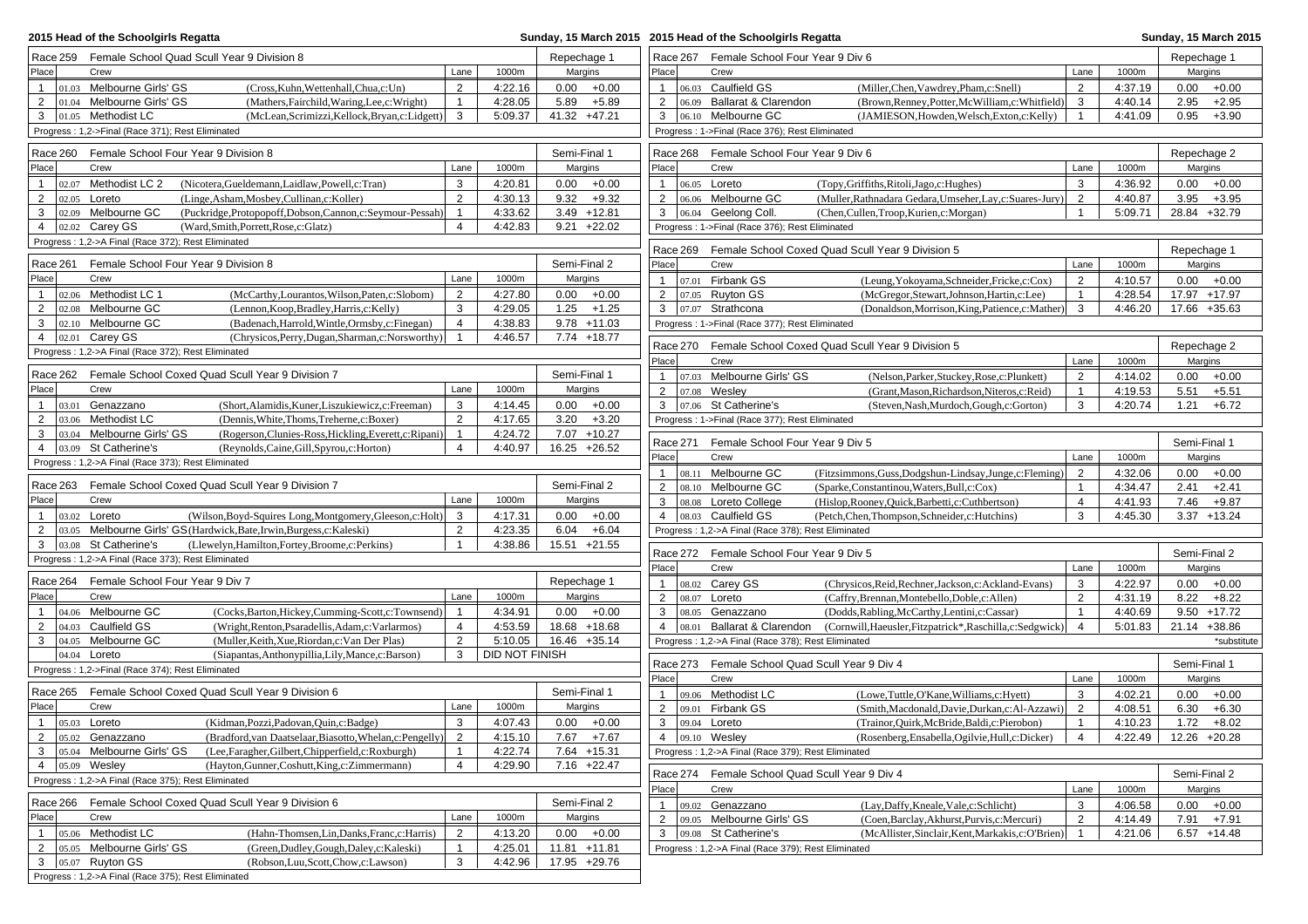| 2015 Head of the Schoolgirls Regatta              |                                                                                                        |                                                                  |                                |              |      | Sunday, 15 March 2015 2015 Head of the Schoolgirls Regatta |                                                    |  |                                                                        |                                                         |                |              |              | Sunday, 15 March 2015 |
|---------------------------------------------------|--------------------------------------------------------------------------------------------------------|------------------------------------------------------------------|--------------------------------|--------------|------|------------------------------------------------------------|----------------------------------------------------|--|------------------------------------------------------------------------|---------------------------------------------------------|----------------|--------------|--------------|-----------------------|
|                                                   | Race 275 Female School Four Year 9 Div 4                                                               |                                                                  |                                | Semi-Final 1 |      |                                                            | Race 282 Female School Quad Scull Year 9 Div 2     |  |                                                                        |                                                         |                | Semi-Final 2 |              |                       |
| Place                                             | Crew                                                                                                   |                                                                  | Lane                           | 1000m        |      | Margins                                                    | Place                                              |  | Crew                                                                   |                                                         | Lane           | 1000m        |              | Margins               |
| $\mathbf{1}$                                      | 10.05 Geelong Coll.                                                                                    | (Salveson, Martin, Evans, McDonald, c: Neville)                  | 3                              | 4:22.19      |      | $0.00 + 0.00$                                              | $\mathbf{1}$                                       |  | 13.05 Loreto                                                           | (Sheeran, Hrysomallis, Grant, Crivelli, c: McNamara)    | 3              | 3:53.59      | 0.00         | $+0.00$               |
| $\overline{2}$                                    | 10.04 Caulfield GS                                                                                     | (Bokma, Upton, Halphen, West, c: Smith)                          | $\mathbf{1}$                   | 4:27.53      | 5.34 | $+5.34$                                                    | $\overline{2}$                                     |  | 13.06 Melbourne Girls' GS                                              | (Best,Darby,McKay,Zographos,c:Ripani)                   | 2              | 4:00.26      | 6.67         | $+6.67$               |
| 3                                                 | 10.02 Ballarat Grammar                                                                                 | (Booth,Downey,Grieve,McConville,c:Slattery)                      | $\overline{4}$                 | 4:34.27      |      | $6.74 + 12.08$                                             | 3                                                  |  | 13.12 Strathcona                                                       | (Savnake,Charles,Jones,Hulme,c:Frampton)                | $\overline{4}$ | 4:10.00      |              | $9.74 + 16.41$        |
|                                                   | 4   10.11 Toorak College                                                                               | (Meldrum, Kirk, Macpherson Smith, Wilson, c: Watt)               | $\overline{2}$                 | 4:38.14      |      | $3.87 + 15.95$                                             | $\overline{4}$                                     |  | 13.14 Hamilton & Alexandra                                             | (Boland, Roberts, Bester, Woolston, c: Rowe)            |                | 4:15.66      |              | $5.66 +22.07$         |
|                                                   | Progress: 1,2->A Final (Race 380); Rest Eliminated                                                     |                                                                  |                                |              |      |                                                            |                                                    |  | Progress: 1,2->A Final (Race 383); Rest Eliminated                     |                                                         |                |              |              |                       |
|                                                   |                                                                                                        |                                                                  |                                |              |      |                                                            |                                                    |  |                                                                        |                                                         |                |              |              |                       |
|                                                   | Race 276 Female School Four Year 9 Div 4                                                               |                                                                  |                                |              |      | Semi-Final 2                                               |                                                    |  | Race 283 Female School Four Year 9 Div 2                               |                                                         |                |              | Semi-Final 1 |                       |
| Place                                             | Crew                                                                                                   |                                                                  | Lane                           | 1000m        |      | Margins                                                    | Place                                              |  | Crew                                                                   |                                                         | Lane           | 1000m        |              | Margins               |
| 1                                                 | 10.09 Melbourne GC                                                                                     | (Eldred, Barnes, Warrick, Fitswiliam, c: Clayton)                | 3                              | 4:15.89      | 0.00 | $+0.00$                                                    | $\mathbf{1}$                                       |  | 14.03 Carey GS                                                         | (Moon, Morley, Long, Andrews, c: Nichols)               | 3              | 4:05.31      | 0.00         | $+0.00$               |
| $\overline{2}$                                    | 10.07 Loreto                                                                                           | (Bertoncelli, Bonthorne, Pepi, Prokopis, c: Jarvis)              | 2                              | 4:19.87      | 3.98 | $+3.98$                                                    | $\overline{2}$                                     |  | 14.05 Geelong Coll.                                                    | (Boness, White, Barr, Balaam, c: Morgan)                | $\overline{1}$ | 4:10.95      | 5.64         | $+5.64$               |
| 3                                                 | 10.03 Carey GS                                                                                         | (Mannix, Bolam, Cohen, Stewart, c: Boddington)                   | $\overline{1}$                 | 4:28.96      |      | $9.09 + 13.07$                                             | 3                                                  |  | 14.10 Toorak College                                                   | (Davenport,Spencer,Chew,Day,c:Stickland)                | 2              | 4:14.30      | 3.35         | $+8.99$               |
| $\overline{4}$                                    | 10.06 Haileybury                                                                                       | (Braim, Anagnostou, Lau, Scaunich, c: Forster)                   | 4                              | 4:50.16      |      | 21.20 +34.27                                               | $\overline{4}$                                     |  | 14.07 Loreto College                                                   | (Johnson, Blythe, Chatterjee, Curran, c: Hanrahan)      | $\overline{4}$ | 4:26.12      |              | 11.82 +20.81          |
|                                                   | Progress: 1,2->A Final (Race 380); Rest Eliminated                                                     |                                                                  |                                |              |      |                                                            |                                                    |  | Progress: 1,2->A Final (Race 384); Rest Eliminated                     |                                                         |                |              |              |                       |
| Race 277                                          |                                                                                                        | Female School Quad Scull Year 9 Div 3                            |                                |              |      | Semi-Final 1                                               | Race 284                                           |  | Female School Four Year 9 Div 2                                        |                                                         |                |              |              | Semi-Final 2          |
| Place                                             | Crew                                                                                                   |                                                                  | Lane                           | 1000m        |      | Margins                                                    | Place                                              |  | Crew                                                                   |                                                         | Lane           | 1000m        |              | Margins               |
| 1                                                 | 11.02 Firbank GS                                                                                       | (Armstrong, Rusden, Philips, Mulder, c: White)                   | 3                              | 3:55.23      | 0.00 | $+0.00$                                                    | $\mathbf{1}$                                       |  | 14.08 Melbourne GC                                                     | (Pound-Palmieri, Davie, Cheesman, Perkins, c: Anderson) | 2              | 4:14.42      | 0.00         | $+0.00$               |
| $\overline{2}$                                    | 11.06 Loreto                                                                                           | (Francis, Warwick, Roberts, Elsworth, c: Ansett)                 | $\mathbf{1}$                   | 3:55.63      | 0.40 | $+0.40$                                                    | $\overline{2}$                                     |  | 14.04 Caulfield GS                                                     | (Fergusson, Day, Steel, Dumas, c: Angelopoulos)         | $\overline{1}$ | 4:19.50      | 5.08         | $+5.08$               |
| 3                                                 | 11.03 Genazzano                                                                                        | (Yang, Di Cosmo, Casey, Summers, c: Frawley)                     | 2                              | 4:03.49      | 7.86 | $+8.26$                                                    | 3                                                  |  | 14.02 Ballarat Grammar                                                 | (Henwood, Allen, Bennett, Barnett, c: Burke)            | 3              | 4:27.22      |              | 7.72 +12.80           |
|                                                   | 4   $11.09$ Ruyton GS                                                                                  | (Lim Joon, Roberts, Lawson, Gaffney, c: Kataria)                 | $\overline{4}$                 | 4:06.02      |      | $2.53 + 10.79$                                             |                                                    |  | 4 14.09 Shelford GS                                                    | (Farrell, Jagger, Hamilton, Thompson, c: Vigus)         | $\overline{4}$ | 4:34.40      |              | 7.18 +19.98           |
|                                                   | Progress: 1,2->A Final (Race 381); Rest Eliminated                                                     |                                                                  |                                |              |      |                                                            |                                                    |  | Progress: 1,2->A Final (Race 384); Rest Eliminated                     |                                                         |                |              |              |                       |
| Race 278                                          |                                                                                                        | Female School Quad Scull Year 9 Div 3                            |                                |              |      | Semi-Final 2                                               |                                                    |  | Race 285 Female School Single Scull Year 9 Div 2                       |                                                         |                |              | Semi-Final 1 |                       |
| Place                                             | Crew                                                                                                   |                                                                  | Lane                           | 1000m        |      | Margins                                                    | Place                                              |  | Crew                                                                   |                                                         | Lane           | 1000m        |              | Margins               |
|                                                   |                                                                                                        |                                                                  |                                |              |      |                                                            |                                                    |  | 15.05 Fintona GS                                                       |                                                         | 3              |              |              |                       |
| $\mathbf{1}$                                      | 11.07 Melbourne Girls' GS                                                                              | (Martin, Harrison, Bortolussi, Vovos, c: McArthur)               | 3                              | 3:47.67      |      | $0.00 + 0.00$                                              | $\mathbf{1}$                                       |  |                                                                        | (Molly Horan)                                           | $\overline{4}$ | 4:47.25      | 0.00         | $+0.00$               |
| $\overline{2}$                                    | $11.08$ Methodist LC                                                                                   | (Backman, Hayes, Olive, Duggan, c: Clarke)                       | $\overline{2}$<br>$\mathbf{1}$ | 3:50.46      | 2.79 | $+2.79$                                                    | $\overline{2}$                                     |  | 15.02 Clonard                                                          | (Isabelle Terzic)                                       | $\overline{2}$ | 4:56.44      | 9.19         | $+9.19$               |
| 3                                                 | 11.11 St Catherine's                                                                                   | (Wilson, Rodgers, Pryse, Leggo, c: Arnoul)                       |                                | 3:58.25      |      | 7.79 +10.58                                                | 3                                                  |  | 15.04 Ave Maria College                                                | (Claudia McGee)                                         | $\overline{1}$ | 5:01.97      |              | $5.53 + 14.72$        |
|                                                   | 4 11.12 Strathcona<br>Progress: 1,2->A Final (Race 381); Rest Eliminated                               | (Furlan, Jarrett, Pontifex, Plant, c: Terry)                     | $\overline{4}$                 | 4:06.43      |      | $8.18 + 18.76$                                             | $\overline{4}$                                     |  | 15.09 Korowa AGS<br>Progress: 1,2->A Final (Race 385); Rest Eliminated | (Alexandra Karailis)                                    |                | 5:26.69      |              | 24.72 +39.44          |
|                                                   |                                                                                                        |                                                                  |                                |              |      |                                                            |                                                    |  |                                                                        |                                                         |                |              |              |                       |
|                                                   | Race 279 Female School Four Year 9 Div 3                                                               |                                                                  |                                |              |      | Semi-Final 1                                               |                                                    |  | Race 286 Female School Single Scull Year 9 Div 2                       |                                                         |                |              |              | Semi-Final 2          |
| Place                                             | Crew                                                                                                   |                                                                  | Lane                           | 1000m        |      | Margins                                                    | Place                                              |  | Crew                                                                   |                                                         | Lane           | 1000m        |              | Margins               |
| $\mathbf{1}$                                      | 12.07 Loreto                                                                                           | (Brennan, Sherborne, Taranto, Vickers-Willis, c: Montebello)     | 3                              | 4:15.54      | 0.00 | $+0.00$                                                    | $\mathbf{1}$                                       |  | 15.03 Corowa                                                           | (Julia Delaney)                                         | 2              | 4:40.32      | 0.00         | $+0.00$               |
| $\overline{2}$                                    | 12.05 Geelong Coll.                                                                                    | (Clark, Vincent, Dobie, Binos, c: Hayes)                         | $\overline{4}$                 | 4:21.05      | 5.51 | $+5.51$                                                    | 2                                                  |  | 15.06 Firbank GS                                                       | (Daniela Skocic)                                        | $\overline{1}$ | 4:50.51      |              | $10.19 + 10.19$       |
| 3                                                 | 12.09 Melbourne GC                                                                                     | (Campisi, Arnol, Collie, Morton, c: Simpson)                     | $\mathbf{1}$                   | 4:21.43      | 0.38 | $+5.89$                                                    | $\mathbf{3}$                                       |  | 15.16 Sacred Heart                                                     | (Airlie Boulton)                                        | $\overline{4}$ | 5:02.82      |              | 12.31 +22.50          |
| $\overline{4}$<br>12.01                           |                                                                                                        | Ballarat & Clarendon (Johnstone, Faull, Power, Flower, c: Prato) | 2                              | 4:30.51      |      | $9.08 + 14.97$                                             | $\overline{4}$                                     |  | 15.07 Kardinia Int'l Coll                                              | (Ruby Joy Kenneally)                                    | 3              | 5:08.08      |              | $5.26 +27.76$         |
|                                                   | Progress: 1,2->A Final (Race 382); Rest Eliminated                                                     |                                                                  |                                |              |      |                                                            |                                                    |  | Progress: 1,2->A Final (Race 385); Rest Eliminated                     |                                                         |                |              |              |                       |
| Race 280                                          | Female School Four Year 9 Div 3                                                                        |                                                                  |                                |              |      | Semi-Final 2                                               | Race 287                                           |  | Female School Quad Scull Year 9 Div 1                                  |                                                         |                |              | Semi-Final 1 |                       |
| Place                                             | Crew                                                                                                   |                                                                  | Lane                           | 1000m        |      | Margins                                                    | Place                                              |  | Crew                                                                   |                                                         | Lane           | 1000m        |              | Margins               |
| 1                                                 | 12.03 Carey GS                                                                                         | (Chisholm,Tonkin,Parks,Renehan,c:Fitzpatrick)                    | 2                              | 9:43.46      |      | $0.00 + 0.00$                                              | $\mathbf{1}$                                       |  | 16.02 Firbank GS                                                       | (Tait, Gillies, Whitehead, Frederico, c: Cox)           | 3              | 3:50.08      | 0.00         | $+0.00$               |
| $\overline{2}$                                    | 12.04 Caulfield GS                                                                                     | (Crump,Stephens,Ting,Moonen,c:Gray)                              | 3                              | 9:52.74      | 9.28 | $+9.28$                                                    | $\overline{2}$                                     |  | 16.08 Melbourne Girls' GS                                              | (Nairn, Bennetts, Perkins, Faulks, c: Ho)               | $\overline{2}$ | 3:50.60      | 0.52         | $+0.52$               |
| 3                                                 | 12.08 Loreto College                                                                                   | (Hearn, Valpied, Martino, Robertson, c: McCarty)                 | 4                              | 10:02.12     |      | $9.38 + 18.66$                                             | 3                                                  |  | 16.03 Genazzano                                                        | (Garcia, Siebel, Clarke, Laussen, c: Scopece)           | $\overline{1}$ | 3:52.08      | 1.48         | $+2.00$               |
|                                                   | 4   12.02 Ballarat Grammar                                                                             | (Monk,Dunne,Esmonde,Dolan,c:Ham)                                 | $\mathbf{1}$                   | 10:02.92     |      | $0.80 + 19.46$                                             | $\overline{4}$                                     |  | 16.14 Strathcona                                                       | (Evans, Jowett, Senior, Thom, c: Lloyd-Teese)           | $\overline{4}$ | 4:02.09      |              | $10.01 + 12.01$       |
|                                                   | Progress: 1,2->A Final (Race 382); Rest Eliminated                                                     |                                                                  |                                |              |      |                                                            |                                                    |  | Progress: 1,2->A Final (Race 386); Rest Eliminated                     |                                                         |                |              |              |                       |
|                                                   |                                                                                                        |                                                                  |                                |              |      |                                                            |                                                    |  |                                                                        |                                                         |                |              |              |                       |
| Race 281<br>Female School Quad Scull Year 9 Div 2 |                                                                                                        |                                                                  |                                |              |      | Semi-Final 1                                               | Race 288                                           |  | Female School Quad Scull Year 9 Div 1                                  |                                                         |                |              |              | Semi-Final 2          |
| Place                                             | Crew                                                                                                   |                                                                  | Lane                           | 1000m        |      | Margins                                                    | Place                                              |  | Crew                                                                   |                                                         | Lane           | 1000m        |              | Margins               |
|                                                   | 13.03 Genazzano                                                                                        | (Gray, Salter, Singh, Matthews, c: Hausegger)                    | 3                              | 3:52.76      | 0.00 | $+0.00$                                                    | $\mathbf{1}$                                       |  | 16.07 Loreto                                                           | (Quinlan, Curtis, Johnston, Hunt, c: Yates)             | $\overline{2}$ | 3:50.89      | 0.00         | $+0.00$               |
| $\overline{2}$                                    | 13.02 Firbank GS                                                                                       | (Schuller, Mount, Kavadias, Thomson, c: Brighton-Knight)         | $\mathbf{1}$                   | 3:54.51      | 1.75 | $+1.75$                                                    | $\overline{2}$                                     |  | 16.11 Ruyton GS                                                        | (Roberts, Vasilopoulos, O'Callaghan, Melton, c: Healey) | -1             | 3:54.16      | 3.27         | $+3.27$               |
| 3                                                 | 13.09 Ruyton GS                                                                                        | (Clarke, Graham, Bond, Lee, c: Goonesekera)                      | 2                              | 3:55.26      | 0.75 | $+2.50$                                                    | 3                                                  |  | 16.13 St Catherine's                                                   | (Joubert, Millear, Grant, Ferrali, c: Gray)             | $\overline{4}$ | 3:54.85      | 0.69         | $+3.96$               |
|                                                   | 4   13.07 Methodist LC<br>(Brander, Anghie, Morrison, Farrow, c: Newbold)<br>$\overline{4}$<br>4:00.49 |                                                                  |                                |              |      | $5.23 + 7.73$                                              | $\overline{4}$                                     |  | 16.09 Methodist LC                                                     | (Uittenbosch, Gioulekas, Li, Wain, c: Poon)             | 3              | 4:02.74      |              | 7.89 +11.85           |
|                                                   | Progress: 1,2->A Final (Race 383); Rest Eliminated                                                     |                                                                  |                                |              |      |                                                            | Progress: 1,2->A Final (Race 386); Rest Eliminated |  |                                                                        |                                                         |                |              |              |                       |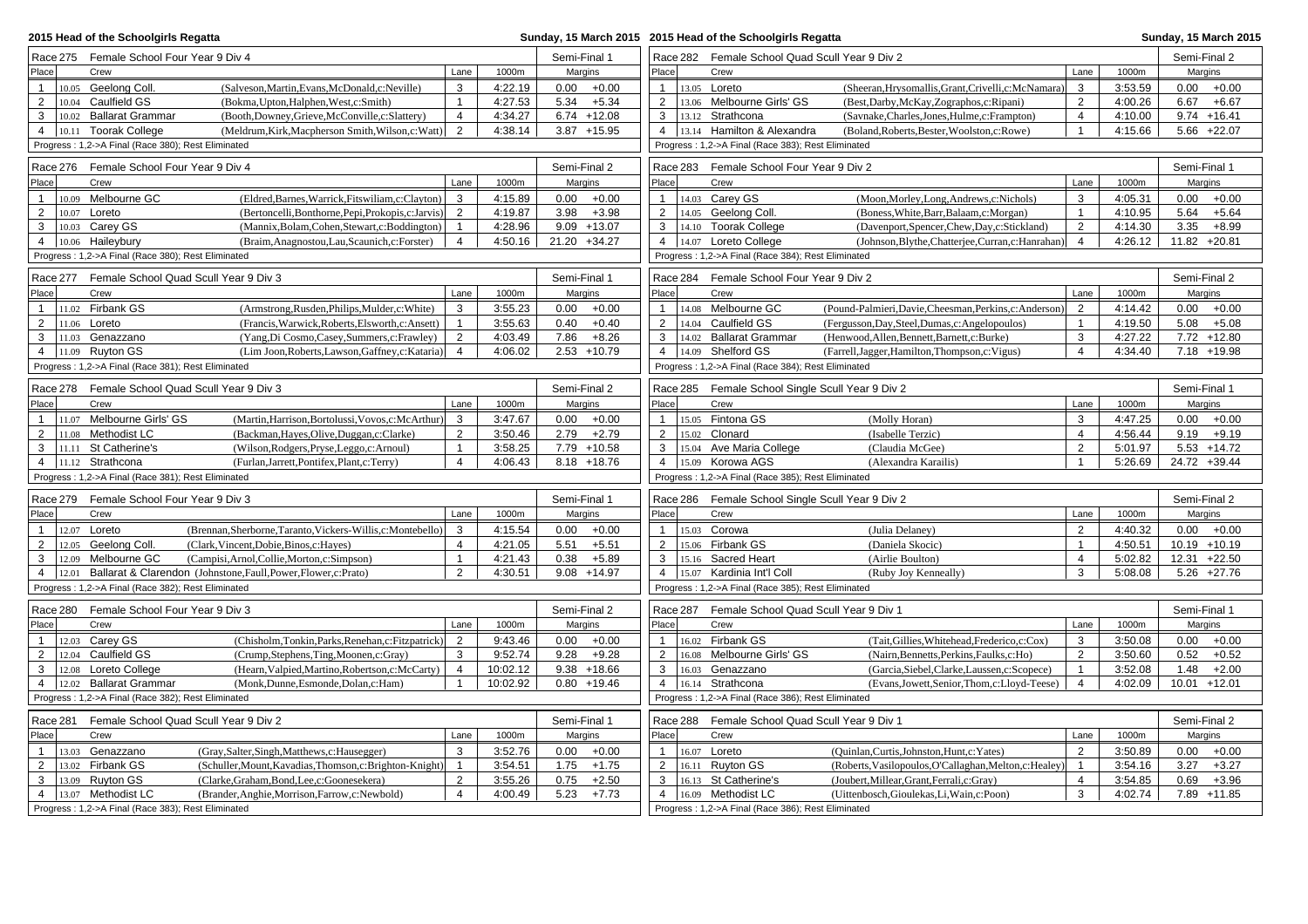| 2015 Head of the Schoolgirls Regatta                                                                                                   |                                  |                    |              |                         |                                | Sunday, 15 March 2015 2015 Head of the Schoolgirls Regatta |                                                       |                                                                                                    |                     | Sunday, 15 March 2015 |                                    |             |
|----------------------------------------------------------------------------------------------------------------------------------------|----------------------------------|--------------------|--------------|-------------------------|--------------------------------|------------------------------------------------------------|-------------------------------------------------------|----------------------------------------------------------------------------------------------------|---------------------|-----------------------|------------------------------------|-------------|
| Race 289 Female School Four Year 9 Div 1                                                                                               |                                  |                    | Semi-Final 1 |                         |                                |                                                            | Race 297 Female School Coxed Quad Scull Year 10 Div 4 |                                                                                                    |                     | Repechage 1           |                                    |             |
| Place<br>Crew                                                                                                                          | Lane                             | 1000m              |              | Margins                 | Place                          |                                                            | Crew                                                  |                                                                                                    | Lane                | 1000m                 | Margins                            |             |
| 17.09 Loreto College<br>(Treweek,Todd,Foley,Grech,c:O'Neil)<br>$\mathbf{1}$                                                            | $\mathbf{1}$                     | 4:06.95            |              | $0.00 + 0.00$           | $\mathbf{1}$                   |                                                            | 24.03 <b>Loreto</b>                                   | (Madsen, Martin, Scidone, Robinson, c: Maher)                                                      | 2                   | 3:55.38               | 0.00<br>$+0.00$                    |             |
| $\overline{2}$<br>17.04 Caulfield GS<br>(Nowicki, Simpson, Robinson, Hayne, c: Tilley)                                                 | 3                                | 4:09.37            | 2.42         | $+2.42$                 | $\overline{2}$                 |                                                            | 24.04 Melbourne Girls' GS                             | (Grieve, Watkins, Cheston, Garbler, c: Best)                                                       | $\overline{4}$      | 4:04.71               | $9.33 + 9.33$                      |             |
| 17.12 Toorak College<br>3<br>(Reid, Grant, Cumming, Zampatti, c: Morgan)                                                               | 2                                | 4:10.15            | 0.78         | $+3.20$                 | 3                              |                                                            | 24.02 Korowa AGS                                      | (Uglow, Pascoe, Crute, Appleton, c: Catanach)                                                      | 3                   | 4:15.54               | $10.83 + 20.16$                    |             |
| $4$   17.06 Geelong Coll.<br>(Falkiner, Pekin-Schlicht, Morrison, Longden, c: Neville)                                                 | $\overline{4}$                   | 4:25.93            |              | 15.78 +18.98            | 4                              |                                                            | 24.06 Strathcona                                      | (Sinclair, Ahn, Piva, Connell, c: Venema)                                                          | $\overline{1}$      | 4:20.11               | $4.57 +24.73$                      |             |
| Progress: 1,2->A Final (Race 387); Rest Eliminated                                                                                     |                                  |                    |              |                         |                                |                                                            | Progress: 1,2->Final (Race 394); Rest Eliminated      |                                                                                                    |                     |                       |                                    |             |
| Female School Four Year 9 Div 1<br>Race 290                                                                                            |                                  |                    |              | Semi-Final 2            |                                |                                                            | Race 298 Female School Four Year 10 Div 4             |                                                                                                    |                     |                       | Semi-Final 1                       |             |
| Place<br>Crew                                                                                                                          | Lane                             | 1000m              |              | Margins                 | Place                          |                                                            | Crew                                                  |                                                                                                    | Lane                | 1000m                 | Margins                            |             |
| 17.10 Melbourne GC<br>(Mavros, Stott, Cannon, Coleman, c: Jepsen)<br>$\mathbf{1}$                                                      | 3                                | 4:03.78            |              | $0.00 + 0.00$           | $\mathbf{1}$                   |                                                            | 25.06 Geelong Coll.                                   | (Perry, Tierney, Ryan, McLaughlin, c: Tierney)                                                     | 2                   | 4:12.16               | 0.00<br>$+0.00$                    |             |
| 2<br>17.03 Carey GS<br>(Hubbard, Lynch, Wilkinson, Ward, c: Kerr)                                                                      | $\overline{2}$                   | 4:10.72            |              | $6.94 + 6.94$           | $\overline{2}$                 |                                                            |                                                       | 25.08 Geelong Grammar (Nott, Sewell, Perrignon, Lees, c: Maynard)                                  | $\overline{1}$      | 4:16.98               | 4.82<br>$+4.82$                    |             |
| 3<br>17.11 Shelford GS<br>(MacMillan, Oxlade, Brown, Morgan, c: McConville)                                                            | $\mathbf{1}$                     | 4:16.91            |              | $6.19 + 13.13$          | 3                              |                                                            | 25.11 Melbourne GC                                    | (MAISEY, GIBSON, THOMPSON, SPINKS, c: FERGUSON)                                                    | 3                   | 4:20.05               | $+7.89$<br>3.07                    |             |
| 17.02 Ballarat Grammar<br>(Unwin, Bunn, Conheady, Burrows, c: Bryan-Wakeling)<br>4                                                     | $\overline{4}$                   | 4:19.65            |              | 2.74 +15.87             | 4                              |                                                            | 25.03 Carey GS                                        | (Palliser, Charlwood, Glunning, Reddish, c: Cahill)                                                | $\overline{4}$      | 4:20.69               | 0.64<br>$+8.53$                    |             |
| Progress: 1,2->A Final (Race 387); Rest Eliminated                                                                                     |                                  |                    |              |                         |                                |                                                            | Progress: 1,2->A Final (Race 395); Rest Eliminated    |                                                                                                    |                     |                       |                                    |             |
| Race 291<br>Female School Single Scull Year 9 Div 1                                                                                    |                                  |                    |              | Repechage 1             |                                | Race 299                                                   | Female School Four Year 10 Div 4                      |                                                                                                    |                     |                       | Semi-Final 2                       |             |
| Place<br>Crew                                                                                                                          | Lane                             | 1000m              |              | Margins                 | Place                          |                                                            | Crew                                                  |                                                                                                    | Lane                | 1000m                 | Margins                            |             |
| 18.01 Clonard<br>(Hannah De Carolis)<br>$\overline{1}$                                                                                 | $\overline{2}$                   | 4:44.50            |              | $0.00 + 0.00$           | $\mathbf{1}$                   |                                                            | 25.02 Ballarat Grammar                                | (Rogers, Edwards, Holt, Hamer, c: Findlay)                                                         | $\mathbf 1$         | 4:23.21               | 0.00<br>$+0.00$                    |             |
| $\overline{2}$<br>18.04 Kardinia Int'l Coll<br>(Meaghan Field)                                                                         | 3                                | 4:51.53            | 7.03         | $+7.03$                 | $\overline{2}$                 |                                                            | 25.01 Ballarat & Clarendon                            | (McDougall, Pinniger*, Harrison*, Ross, c: Morgan)                                                 | 3                   | 4:23.75               | 0.54<br>$+0.54$                    |             |
| 18.06 Korowa AGS<br>3<br>(Emily Whalen)                                                                                                | $\overline{1}$                   | 5:04.31            |              | 12.78 +19.81            | 3                              |                                                            | 25.04 Caulfield GS                                    | (Mitchell,Lowe,Rajasinghe,Turner,c:Kennedy)                                                        | $\overline{4}$      | 4:24.60               | 0.85<br>$+1.39$                    |             |
| Progress: 1->Final (Race 388); Rest Eliminated                                                                                         |                                  |                    |              |                         | $\overline{4}$                 |                                                            | 25.09 Lauriston GS                                    | (Chan, Wright, Willig, Perry, c: Murrell)                                                          | 2                   | 4:31.10               | 6.50<br>$+7.89$                    |             |
| Race 292 Female School Single Scull Year 9 Div 1                                                                                       |                                  |                    |              | Repechage 2             |                                |                                                            | Progress: 1,2->A Final (Race 395); Rest Eliminated    |                                                                                                    |                     |                       |                                    | *substitute |
| Place<br>Crew                                                                                                                          | Lane                             | 1000m              |              | Margins                 |                                | Race 300                                                   |                                                       | Female School Coxed Quad Scull Year 10 Div 3                                                       |                     |                       | Semi-Final 1                       |             |
| 18.07 Lowther Hall<br>(Katherine Wilkinson)                                                                                            | 3                                | 4:50.17            |              | $0.00 + 0.00$           | Place                          |                                                            | Crew                                                  |                                                                                                    | Lane                | 1000m                 | Margins                            |             |
| $\overline{2}$<br>18.05 Korowa AGS<br>(Emma Hill)                                                                                      | $\mathbf{1}$                     | 5:14.22            |              | 24.05 +24.05            | 1                              |                                                            | 26.02 Genazzano                                       | (Jenkins, MacIsaac, Feneley, Ross-Farrell, c: Straford)                                            | $\overline{2}$      | 3:54.14               | 0.00<br>$+0.00$                    |             |
| 3<br>18.08 Euroa SC<br>(Charlotte Morris)                                                                                              | $\overline{2}$                   | 6:59.19            |              | 104.97 +129.0           | $\overline{2}$                 |                                                            | 26.04 Loreto                                          | (Burke, Pedley, Hume, Stacey, c: Barber)                                                           | 3                   | 3:54.60               | 0.46<br>$+0.46$                    |             |
| Progress: 1->Final (Race 388); Rest Eliminated                                                                                         |                                  |                    |              |                         | 3                              |                                                            | 26.05 Melbourne Girls' GS                             | (Deegan, Hermann, Rennie, Allen, c: Lucas)                                                         |                     | 4:04.49               | $9.89 + 10.35$                     |             |
|                                                                                                                                        |                                  |                    |              |                         | $\overline{4}$                 |                                                            | 26.09 St Catherine's                                  | (Otto,Lieberman,Fenton,Quinn,c:Lloyd)                                                              | $\overline{4}$      | 4:07.88               | $3.39 + 13.74$                     |             |
| Female School Four Year 10 Div 6<br>Race 293                                                                                           |                                  |                    |              | Semi-Final 1            |                                |                                                            | Progress: 1,2->A Final (Race 396); Rest->Eliminated   |                                                                                                    |                     |                       |                                    |             |
| Place<br>Crew                                                                                                                          | Lane                             | 1000m              |              | Margins                 |                                |                                                            |                                                       |                                                                                                    |                     |                       |                                    |             |
| 21.08 Methodist LC (Cubillo, Barons, Shi, Murphy, c: Turnbull)<br>$\overline{1}$                                                       | 2                                | 4:21.25            | 0.00         | $+0.00$                 |                                | Race 301                                                   |                                                       | Female School Coxed Quad Scull Year 10 Div 3                                                       |                     |                       | Semi-Final 2                       |             |
| 2<br>21.07 Melbourne GC (STEWART, LIN, Galcin Riffat, PATTERSON, c: TOBIN-COUZENS)                                                     |                                  | 4:24.53            | 3.28         | $+3.28$                 | Place                          |                                                            | Crew                                                  |                                                                                                    | Lane                | 1000m                 | Margins                            |             |
| 21.02 Caulfield GS (Kunkler, Stephenson, Tan, Pemberton, c: Whiting)<br>3                                                              | $\overline{4}$<br>$\overline{1}$ | 4:27.57<br>4:40.87 | 3.04         | $+6.32$<br>13.30 +19.62 | $\mathbf{1}$<br>$\overline{2}$ |                                                            | 26.10 Strathcona<br>26.01 Firbank GS                  | (Hamilton, Warren, Spurling, Newman, c: Rubin)                                                     | 3<br>2              | 3:49.74               | 0.00<br>$+0.00$<br>6.16<br>$+6.16$ |             |
| 21.01 Carey GS (D'Souza, Pommey, Thompson, Gillot, c: Knowles)<br>$\overline{4}$<br>Progress: 1,2->A Final (Race 391); Rest Eliminated |                                  |                    |              |                         | 3                              |                                                            | 26.06 Methodist LC                                    | (Shand, Mailing, Powell, McNamara, c: Fraser)<br>(Davis, Winter, Ditchfield, O'Gorman, c: Edwards) | $\overline{1}$      | 3:55.90<br>3:58.19    | 2.29<br>$+8.45$                    |             |
|                                                                                                                                        |                                  |                    |              |                         |                                |                                                            | Progress: 1,2->A Final (Race 396); Rest->Eliminated   |                                                                                                    |                     |                       |                                    |             |
| Race 294<br>Female School Four Year 10 Div 6                                                                                           |                                  |                    |              | Semi-Final 2            |                                |                                                            |                                                       |                                                                                                    |                     |                       |                                    |             |
| Place<br>Crew                                                                                                                          | Lane                             | 1000m              |              | Margins                 |                                |                                                            | Race 302 Female School Four Year 10 Div 3             |                                                                                                    |                     |                       | Semi-Final 1                       |             |
| 21.09 Methodist LC (O'Brien, Allanson, Thiele, Smith, c: Wolf)<br>$\mathbf{1}$                                                         | 3                                | 4:20.15            |              | $0.00 + 0.00$           | Place                          |                                                            | Crew                                                  |                                                                                                    | Lane                | 1000m                 | Margins                            |             |
| 2<br>21.04 Geelong Grammar (Devilee, Morton, Brand, George, c: Brunker)                                                                | $\overline{1}$                   | 4:25.36            | 5.21         | $+5.21$                 | $\mathbf{1}$                   |                                                            | 27.06 Geelong Grammar                                 | (Browne, Youngman, Treweeke, Naylor, c: Bailey)                                                    | 3                   | 4:06.16               | 0.00<br>$+0.00$                    |             |
| 21.06 Melbourne GC (FAWCETT, NOBLE, MC KENNA, BILLS, c: GALCIN RIFFAT)<br>3                                                            | 2                                | 4:42.38            |              | 17.02 +22.23            | $\overline{2}$                 |                                                            | 27.05 Geelong Grammar                                 | (Burgess, Fischer, Barr-Smith, Hiscock, c: Mactaggart)                                             | 2<br>$\overline{4}$ | 4:12.35               | 6.19<br>$+6.19$                    |             |
| Progress: 1,2->A Final (Race 391); Rest Eliminated                                                                                     |                                  |                    |              |                         | 3<br>$\overline{4}$            |                                                            | 27.08 Lauriston GS<br>27.02 Carey GS                  | (Roberts, Morand, Lin, Rayne, c: Cleland)                                                          | -1                  | 4:19.03<br>4:21.86    | $6.68 + 12.87$<br>$2.83 + 15.70$   |             |
| Race 295<br>Female School Four Year 10 Div 5                                                                                           |                                  |                    |              | Semi-Final 1            |                                |                                                            | Progress: 1,2->A Final (Race 397); Rest Eliminated    | (Anderson, Beardsley, McKay, Heggie, c: Arnold)                                                    |                     |                       |                                    |             |
| Place<br>Crew                                                                                                                          | Lane                             | 1000m              |              | Margins                 |                                |                                                            |                                                       |                                                                                                    |                     |                       |                                    |             |
| $\mathbf{1}$<br>23.10 Strathcona<br>(Murphy, Martin, Mitchell, Kirby, c: Hynes)                                                        | 2                                | 4:25.09            |              | $0.00 + 0.00$           |                                | Race 303                                                   | Female School Four Year 10 Div 3                      |                                                                                                    |                     |                       | Semi-Final 2                       |             |
| $\overline{2}$<br>23.08 Melbourne GC<br>(VARI, JARMAN, LONGSTAFF, MC KENZIE, c: JONES)                                                 | 3                                | 4:28.38            | 3.29         | $+3.29$                 | Place                          |                                                            | Crew                                                  |                                                                                                    | Lane                | 1000m                 | Margins                            |             |
| 23.04 Geelong Coll.<br>(Brown, Truscott, Greene, Pereira, c: Morgan)<br>3                                                              | $\mathbf{1}$                     | 4:29.86            |              | $1.48 + 4.77$           | $\mathbf{1}$                   |                                                            | 27.04 Geelong Coll.                                   | (Helm, Goldsack, Bond, Sefton, c: Alfrink)                                                         | 3                   | 4:14.42               | $+0.00$<br>0.00                    |             |
| 4 23.05 Geelong Grammar (Kellett, Ezzy, House, Love, c: Duff)                                                                          | 4                                | 4:38.15            |              | $8.29 + 13.06$          | $\overline{2}$                 |                                                            | 27.03 Caulfield GS                                    | (Norbury, Elliot, Judd, Nilsson, c: Kagiaros)                                                      | $\overline{4}$      | 4:16.98               | 2.56<br>$+2.56$                    |             |
| Progress: 1,2->A Final (Race 393); Rest Eliminated                                                                                     |                                  |                    |              |                         | 3                              |                                                            | 27.10 Melbourne GC                                    | (ESPOSTO, KOHANE, ASTILL, PETROFF, c: MC GARRY)                                                    | $\overline{2}$      | 4:17.78               | 0.80<br>$+3.36$                    |             |
| Race 296<br>Female School Four Year 10 Div 5                                                                                           |                                  |                    |              | Semi-Final 2            | $\overline{4}$                 |                                                            | 27.09 Loreto College                                  | (Murphy-McKay, Higgins, Roscoe, Lewis, c: Everett)                                                 | $\mathbf 1$         | 4:26.36               | 8.58 +11.94                        |             |
| Place<br>Crew                                                                                                                          | Lane                             | 1000m              |              | Margins                 |                                |                                                            | Progress: 1,2->A Final (Race 397); Rest Eliminated    |                                                                                                    |                     |                       |                                    |             |
| 23.01 Carey GS<br>(Love,Campbell,Wraight,Belcher,c:Damiani)<br>$\mathbf{1}$                                                            | 3                                | 4:13.52            |              | $0.00 + 0.00$           |                                |                                                            |                                                       |                                                                                                    |                     |                       |                                    |             |
| $\overline{2}$<br>23.07 Loreto College<br>(Houlihan, Mahar, Mayne, Maher, c: Cuthbertson)                                              | $\overline{2}$                   | 4:33.46            |              | 19.94 +19.94            |                                |                                                            |                                                       |                                                                                                    |                     |                       |                                    |             |
| 3<br>23.02 Caulfield GS<br>(Rizkalla, Routley, Turner, Sumner, c: Kapaklis)                                                            | $\mathbf{1}$                     | 4:38.22            |              | 4.76 +24.70             |                                |                                                            |                                                       |                                                                                                    |                     |                       |                                    |             |
| 23.06 Geelong Grammar<br>$\overline{4}$<br>(Kubendran, Dawson, Sharland, Wagner, c: van de Merwe)                                      | $\overline{4}$                   | 5:05.93            |              | 27.71 +52.41            |                                |                                                            |                                                       |                                                                                                    |                     |                       |                                    |             |
| Progress: 1,2->A Final (Race 393); Rest Eliminated                                                                                     |                                  |                    |              |                         |                                |                                                            |                                                       |                                                                                                    |                     |                       |                                    |             |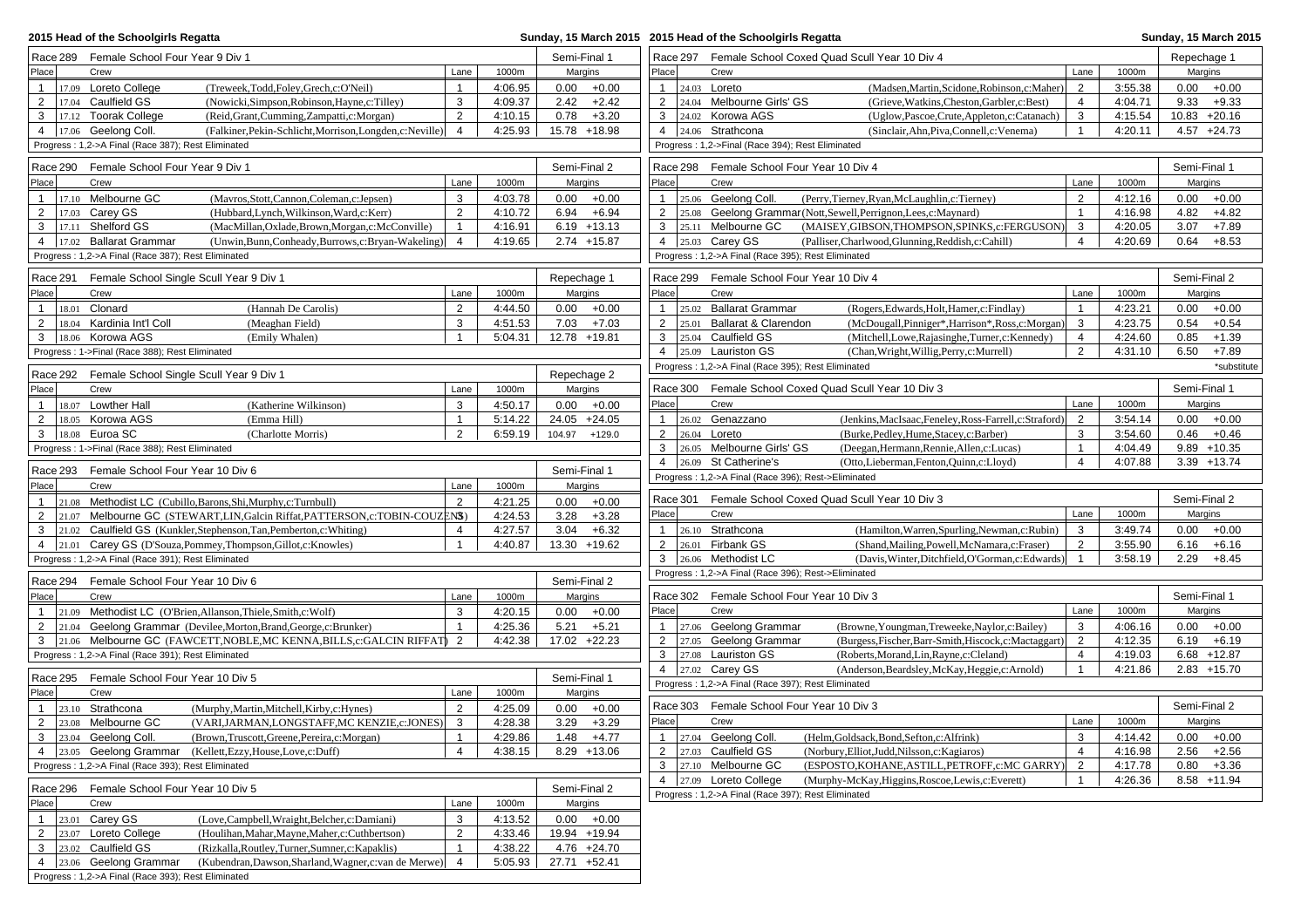| 2015 Head of the Schoolgirls Regatta                                                          |  |                     |           | Sunday, 15 March 2015 2015 Head of the Schoolgirls Regatta |                |                                           |          |                                                                      |                                                                                                                           | <b>Sunday, 15 March 2015</b> |                                |
|-----------------------------------------------------------------------------------------------|--|---------------------|-----------|------------------------------------------------------------|----------------|-------------------------------------------|----------|----------------------------------------------------------------------|---------------------------------------------------------------------------------------------------------------------------|------------------------------|--------------------------------|
| Race 304 Female School Coxed Quad Year 10 Div 2                                               |  | Semi-Final 1        |           |                                                            |                | Race 312 Female School Four Year 10 Div 1 |          |                                                                      | Semi-Final 1                                                                                                              |                              |                                |
| Place<br>Crew                                                                                 |  | Lane                | 1000m     | Margins                                                    |                | Place                                     |          | Crew                                                                 | Lane                                                                                                                      | 1000m                        | Margins                        |
| 28.07 Methodist LC<br>(Dabkowski, Balson, Delis, Ward, c: Ryan)<br>$\mathbf{1}$               |  | 3                   | 3:49.24   | 0.00                                                       | $+0.00$        | $\mathbf{1}$                              |          |                                                                      | 32.13 Shelford GS (DENHAM-ROBERTS, ADLARD, PATRICK, LANDWEHR, c: TO PFER)                                                 | 4:03.63                      | $0.00 + 0.00$                  |
| $\overline{2}$<br>28.02 Genazzano<br>(Passaris, Bueno, Conti, Psyhogios, c: Grace)            |  | 2                   | 3:51.42   | 2.18                                                       | $+2.18$        | $\overline{2}$                            |          |                                                                      | 32.12 Melbourne GC (BETTS, HARE, TAYLOR, LINDSAY-GEYER, c: SEYMOUR-PESSAH                                                 | 4:05.14                      | 1.51<br>$+1.51$                |
| 28.12 Strathcona<br>3<br>(Flanigan, Skourletos, O'Keefe, Soumprou, c: Fehring)                |  | $\overline{4}$      | 3:58.96   | 7.54                                                       | $+9.72$        | 3                                         |          |                                                                      | 32.02 Ballarat Grammar (A'Speculo, Delahunty, Whiteside, Draffin, c: Dickinson)<br>4                                      | 4:06.76                      | 1.62<br>$+3.13$                |
| 4 28.13 Fintona GS<br>(Crock, Boccabella, Kirkham, Rettich, c: Lou)                           |  | $\overline{1}$      | 4:10.85   | 11.89 +21.61                                               |                | 4                                         | 32.07    |                                                                      | Geelong Grammar (Jamieson, Lewis, Brookes, Richards, c: Tallis)<br>$\mathbf{1}$                                           | 4:07.17                      | 0.41<br>$+3.54$                |
| Progress: 1,2->A Final (Race 398); Rest Eliminated                                            |  |                     |           |                                                            |                |                                           |          | Progress: 1,2->A Final (Race 402); Rest Eliminated                   |                                                                                                                           |                              |                                |
| Race 305 Female School Coxed Quad Year 10 Div 2                                               |  |                     |           | Semi-Final 2                                               |                |                                           | Race 313 | Female School Four Year 10 Div 1                                     |                                                                                                                           |                              | Semi-Final 2                   |
| Place<br>Crew                                                                                 |  | Lane                | 1000m     | Margins                                                    |                | Place                                     |          | Crew                                                                 | Lane                                                                                                                      | 1000m                        | Margins                        |
| 28.01 Firbank GS<br>(Mawkes,Landy,Long,Briggs,c:Moore)<br>$\mathbf{1}$                        |  | 3                   | 3:49.24   | 0.00                                                       | $+0.00$        | $\mathbf{1}$                              |          | 32.16 Geelong Coll.                                                  | (Walmsley, Edgar, Greer, Lawson, c: Gow)<br>3                                                                             | 3:57.92                      | 0.00<br>$+0.00$                |
| $\overline{2}$<br>$28.05$ Loreto<br>(Sutherland, Moore, Tuddenham*, Enriques, c: Bird)        |  | 2                   | 3:52.38   | 3.14                                                       | $+3.14$        | $\overline{2}$                            |          | 32.03 Ballarat HS                                                    | (Sims, Orr, Mawby, Watkins, c: Treadwell)<br>$\overline{1}$                                                               | 3:59.94                      | 2.02<br>$+2.02$                |
| 28.06 Melbourne Girls' GS<br>(Bowes, Permezel, Donnelly, Ward-Ambler, c: Lansell)<br>3        |  | $\overline{4}$      | 3:53.04   | 0.66                                                       | $+3.80$        | 3                                         |          | 32.09 Lauriston GS                                                   | 2<br>(Sinclair,Taylor,Boyce,Fletcher,c:Ross)                                                                              | 4:00.47                      | $+2.55$<br>0.53                |
| $4 \mid 28.11$ St Catherine's<br>(Christian, Newton - Brown, Rossi, Deacon, c: Devlin)        |  | $\overline{1}$      | 4:04.26   | 11.22 +15.02                                               |                |                                           |          | 4 32.04 Carey GS                                                     | 4<br>(Jackson, Symon, Hermann, Arnott, c: Knowles)                                                                        | 4:09.59                      | $9.12 + 11.67$                 |
| Progress: 1,2->A Final (Race 398); Rest Eliminated                                            |  |                     |           |                                                            | *substitute    |                                           |          | Progress: 1,2->A Final (Race 402); Rest Eliminated                   |                                                                                                                           |                              |                                |
| Race 306 Female School Four Year 10 Div 2                                                     |  |                     |           | Semi-Final 1                                               |                |                                           |          | Race 314 Female School Four Open Div 5                               |                                                                                                                           |                              | Repechage 1                    |
| Place<br>Crew                                                                                 |  | Lane                | 1000m     | Margins                                                    |                | Place                                     |          | Crew                                                                 | Lane                                                                                                                      | 1500m                        | Margins                        |
| $ 29.08$ Haileybury<br>(Pest, Seccull, Armstrong, Ralphsmith, c: Storton)<br>$\mathbf{1}$     |  | $\overline{1}$      | 4:04.96   | 0.00                                                       | $+0.00$        | $\mathbf{1}$                              |          | 35.05 Melbourne GC                                                   | 2<br>(Davies-Brown, FRYER-SMITH, Warrick, MARTIN, c: Kelly)                                                               | 7:00.51                      | $0.00 + 0.00$                  |
| $\overline{2}$<br>$29.03$ Carey GS<br>(Bracken, Klupacs, Ding, Brookman, c: Psihogios)        |  | $\overline{2}$      | 4:06.31   | 1.35                                                       | $+1.35$        | 2                                         | 35.06    | Carey GS                                                             | 3<br>(Beaumont,Colquhoun,Zumbo,Lowery,c:Cooney)                                                                           | 7:13.49                      | 12.98 +12.98                   |
| 3 29.10 Loreto College<br>(Murphy, Smith, Hayes, Gittings, c: Middleton)                      |  | 3                   | 4:08.71   | 2.40                                                       | $+3.75$        | 3                                         | 35.01    |                                                                      | Ballarat & Clarendon (Jones, Douglas, LAWRIE, ARNOLD, c: Buttler)<br>$\overline{1}$                                       | 7:14.45                      | $0.96 + 13.94$                 |
| 4 29.07 Geelong Grammar<br>(Willis, Roderick, Needle, Fraser, c: Brook)                       |  | $\overline{4}$      | 4:15.87   |                                                            | $7.16 + 10.91$ |                                           |          | Progress: 1,2->Final (Race 405); Rest Eliminated                     |                                                                                                                           |                              |                                |
| Progress: 1,2->A Final (Race 399); Rest Eliminated                                            |  |                     |           |                                                            |                |                                           |          |                                                                      | Race 315 Female School Coxed Quad Scull Open Div 4                                                                        |                              | Repechage 1                    |
| Race 307<br>Female School Four Year 10 Div 2                                                  |  |                     |           | Semi-Final 2                                               |                | Place                                     |          | Crew                                                                 | Lane                                                                                                                      | 1500m                        | Margins                        |
| Place <br>Crew                                                                                |  | Lane                | 1000m     | Margins                                                    |                | $\mathbf{1}$                              |          | 36.03 Methodist LC                                                   | (Diggle, McKenzie, Roem, Chesbrough, c: Roem)<br>3                                                                        | 6:22.58                      | $+0.00$<br>0.00                |
| 29.11 Melbourne GC<br>(Vizec,Carman,BARRETT,HABERFIELD,c:JACKSON)<br>$\mathbf{1}$             |  | 2                   | 4:02.94   | 0.00                                                       | $+0.00$        | $\overline{2}$                            | 36.05    | Strathcona                                                           | $\overline{2}$<br>(Newman, Watson, Sawers, Cronin, c: Oblak)                                                              | 6:26.89                      | 4.31<br>$+4.31$                |
| 29.06 Geelong Coll.<br>2<br>(Murrihy, Russell, Stewart, Mauderer, c: Cashman)                 |  | 4                   | 4:10.30   |                                                            | $7.36 + 7.36$  | 3                                         | 36.01    | Loreto                                                               | $\overline{1}$<br>(Tiernan, Bosnar, Barmby, Harrison, c: Betts)                                                           | 6:31.54                      | 4.65<br>$+8.96$                |
| 29.09 Lauriston GS<br>(McIndoe, Arnold, Sennitt, Roach, c: Jasper)<br>3                       |  | $\overline{1}$      | 4:14.19   |                                                            | 3.89 +11.25    |                                           |          | Progress: 1,2->Final (Race 406); Rest Eliminated                     |                                                                                                                           |                              |                                |
| 29.04 Caulfield GS<br>(Kapaklis, Scott, Knowles, Ross, c: Paton)<br>4                         |  | 3                   | 4:15.13   |                                                            | $0.94 + 12.19$ |                                           |          |                                                                      |                                                                                                                           |                              |                                |
| Progress: 1,2->A Final (Race 399); Rest Eliminated                                            |  |                     |           |                                                            |                |                                           | Race 316 | Female School Four Open Div 4                                        |                                                                                                                           |                              | Repechage 1                    |
|                                                                                               |  |                     |           |                                                            |                | Place                                     |          | Crew                                                                 | Lane                                                                                                                      | 1500m                        | Margins                        |
| Race 308 Female School Single Scull Year 10 Div 2<br>Place <sup> </sup><br>Crew               |  | Lane                | 1000m     | Repechage 1<br>Margins                                     |                | $\mathbf{1}$                              |          | 37.03 Melbourne GC                                                   | (Horton,CARDEN,ROGERS,Williams,c:TOWNSEND)<br>3                                                                           | <b>NTT</b>                   | 0.00<br>$+0.00$                |
| 30.02 Firbank GS<br>$\mathbf{1}$<br>(Gwyneth Thomas)                                          |  | $\overline{2}$      | 4:48.48   | 0.00                                                       | $+0.00$        | $\overline{2}$<br>3                       | 37.04    | 37.05 Ballarat Grammar<br>Shelford GS                                | (Stewart*,Fay,Hallyburton,Hill,c:Nye)<br>2<br>(Turner, Phillips, Barker, Feddersen-Browne, c: Halliday)<br>$\overline{1}$ |                              | 19.26 +19.26<br>$6.81 + 26.07$ |
| 30.07 Wesley<br>$\overline{2}$<br>(Sophie Kent)                                               |  | 3                   | 4:49.54   |                                                            | $1.06 + 1.06$  |                                           |          | Progress: 1,2->Final (Race 407); Rest Eliminated                     |                                                                                                                           |                              | *substitute                    |
| 3 30.05 Lauriston GS<br>(Phoebe Buckley)                                                      |  | $\overline{1}$      | 5:03.94   | 14.40 +15.46                                               |                |                                           |          |                                                                      |                                                                                                                           |                              |                                |
| Progress: 1->Final (Race 400); Rest Eliminated                                                |  |                     |           |                                                            |                |                                           | Race 317 |                                                                      | Female School Coxed Quad Scull Open Div 3                                                                                 |                              | Repechage 1                    |
|                                                                                               |  |                     |           |                                                            |                | Place                                     |          | Crew                                                                 | Lane                                                                                                                      | 1500m                        | Margins                        |
| Female School Single Scull Year 10 Div 2<br>Race 309                                          |  |                     |           | Repechage 2                                                |                | $\mathbf{1}$                              |          | 38.05 Strathcona                                                     | 2<br>(Simpson, Quan, Terry, Olorenshaw, c: Pugh)                                                                          | 6:19.06                      | $0.00 + 0.00$                  |
| Place<br>Crew                                                                                 |  | Lane                | 1000m     | Margins                                                    |                | $\overline{2}$                            |          | 38.04 Sacred Heart                                                   | (Brandimarti, Stack, Meaney, Stacey, c: Ryan)<br>3                                                                        | 6:23.62                      | 4.56<br>$+4.56$                |
| 30.04 Kardinia Int'l Coll<br>(Romy Fawcett)<br>2<br>30.03 Kardinia Int'l Coll<br>(Celine Shi) |  | 3<br>$\overline{2}$ | <b>NT</b> |                                                            | $0.00 + 0.00$  | 3                                         |          | 38.01 Korowa AGS<br>Progress: 1,2->Final (Race 408); Rest Eliminated | (Lim, Novembre, Ezzat, Howell)<br>$\mathbf{1}$                                                                            | 6:28.46                      | 4.84<br>$+9.40$                |
| 30.01 Bacchus Marsh Grammar<br>3<br>(Emily Bloom)                                             |  | $\mathbf{1}$        |           |                                                            |                |                                           |          |                                                                      |                                                                                                                           |                              |                                |
| Progress: 1->Final (Race 400); Rest Eliminated                                                |  |                     |           |                                                            |                |                                           | Race 318 |                                                                      | Female School Coxed Quad Scull Open Div 1                                                                                 |                              | Repechage 1                    |
|                                                                                               |  |                     |           |                                                            |                | Place                                     |          | Crew                                                                 | Lane                                                                                                                      | 1500m                        | Margins                        |
| Race 310 Female School Coxed Quad Scull Year 10 Div 1                                         |  |                     |           | Semi-Final 1                                               |                | $\mathbf{1}$                              | 46.06    | Sacred Heart                                                         | (Mousley, Harper, Blake, Pecchiari, c: Atkinson)<br>3                                                                     | 5:46.43                      | $+0.00$<br>0.00                |
| Place<br>Crew                                                                                 |  | Lane                | 1000m     | Margins                                                    |                | 2                                         | 46.07    | Strathcona                                                           | 2<br>(Sammells, Mitchell, Battistella, Thom, c: Legge)                                                                    | 5:48.70                      | $+2.27$<br>2.27                |
| 1 31.04 Genazzano<br>(Stiles, McKeagney-Douglas, Somerville, Binios, c: Iliadis)              |  | 3                   | 3:46.94   |                                                            | $0.00 + 0.00$  | 3                                         | 46.04    | Korowa AGS                                                           | (Terlato,Caddaye,Matthews,Finger,c:Tan)<br>$\mathbf{1}$                                                                   | 5:55.64                      | 6.94<br>$+9.21$                |
| 2 $ 31.15$ Strathcona<br>(Walsh, Duyker, Plowman, Van der Hock, c: Boulter)                   |  | $\overline{2}$      | 3:48.15   | $1.21 + 1.21$                                              |                |                                           |          | Progress: 1,2->Final (Race 416); Rest Eliminated                     |                                                                                                                           |                              |                                |
| $3 \mid 31.10$ Methodist LC<br>(Koh, Donaghue-Evans, Slifirski, Crowston, c: Cathro)          |  | $\overline{4}$      | 3:49.64   |                                                            | $1.49 +2.70$   |                                           | Race 319 |                                                                      | Female School Four Year 9 Division 8                                                                                      |                              | <b>B</b> Final                 |
| 4 31.05 Hamilton & Alexandra (Paulet, Jackson, Hawthorne, McLean, c: Hetherington)            |  | $\overline{1}$      | 4:11.03   | 21.39 +24.09                                               |                | Place                                     |          | Crew                                                                 | Lane                                                                                                                      | 1000m                        | Margins                        |
| Progress: 1,2->A Final (Race 401); Rest Eliminated                                            |  |                     |           |                                                            |                | $\mathbf{1}$                              |          | 02.03 Carey GS                                                       | 3<br>(Wastlhuber, Drew, Gillam, Riebeling, c: Kerr)                                                                       | 4:47.05                      | $0.00 + 0.00$                  |
| Race 311<br>Female School Coxed Quad Scull Year 10 Div 1                                      |  |                     |           | Semi-Final 2                                               |                | $\overline{2}$                            |          | 02.04 Caulfield GS                                                   | $\overline{2}$<br>(Robinson, Burnett, Nuske, Zavadsky, c: Cao)                                                            | 5:19.75                      | 32.70 +32.70                   |
| Place<br>Crew                                                                                 |  | Lane                | 1000m     | Margins                                                    |                |                                           |          |                                                                      |                                                                                                                           |                              |                                |
| 31.12 Ruyton GS<br>(Montagu, Anderson, Price, Sando, c: Harris)<br>$\mathbf{1}$               |  | 3                   | 3:42.50   |                                                            | $0.00 + 0.00$  |                                           | Race 320 |                                                                      | Female School Coxed Quad Scull Year 9 Division 7                                                                          |                              | <b>B</b> Final                 |
| 2 $ 31.02$ Firbank GS<br>(Brodribb*, Webster, Keen, Murray, c: Johnstone)                     |  | 2                   | 3:46.31   |                                                            | $3.81 + 3.81$  | Place                                     |          | Crew                                                                 | Lane                                                                                                                      | 1000m                        | Margins                        |
| $3 \mid 31.08$ Loreto<br>(Harpur, Gorman, Johnson, Latour, c: Howard)                         |  | $\overline{1}$      | 3:50.58   |                                                            | $4.27 + 8.08$  | $\mathbf{1}$<br>$\overline{2}$            |          | 03.03 Melbourne Girls' GS                                            | 2<br>(Best, Douglas, Dighton, Chantrell, c: Dimitroulis)                                                                  | 4:29.27                      | $0.00 + 0.00$                  |
| 4 31.06 Kardinia Int'l Coll<br>(Kontelj, Bennett, Luscombe-Shockley, Cowey, c: Lloyd)         |  | $\overline{4}$      | 3:59.57   |                                                            | 8.99 +17.07    |                                           |          | 03.07 St Catherine's                                                 | (Loughlin, Passon, Vote, Darbyshire, c: Gray)<br>3                                                                        | 4:34.04                      | $4.77 + 4.77$                  |
| Progress: 1,2->A Final (Race 401); Rest Eliminated                                            |  |                     |           |                                                            | *substitute    |                                           |          |                                                                      |                                                                                                                           |                              |                                |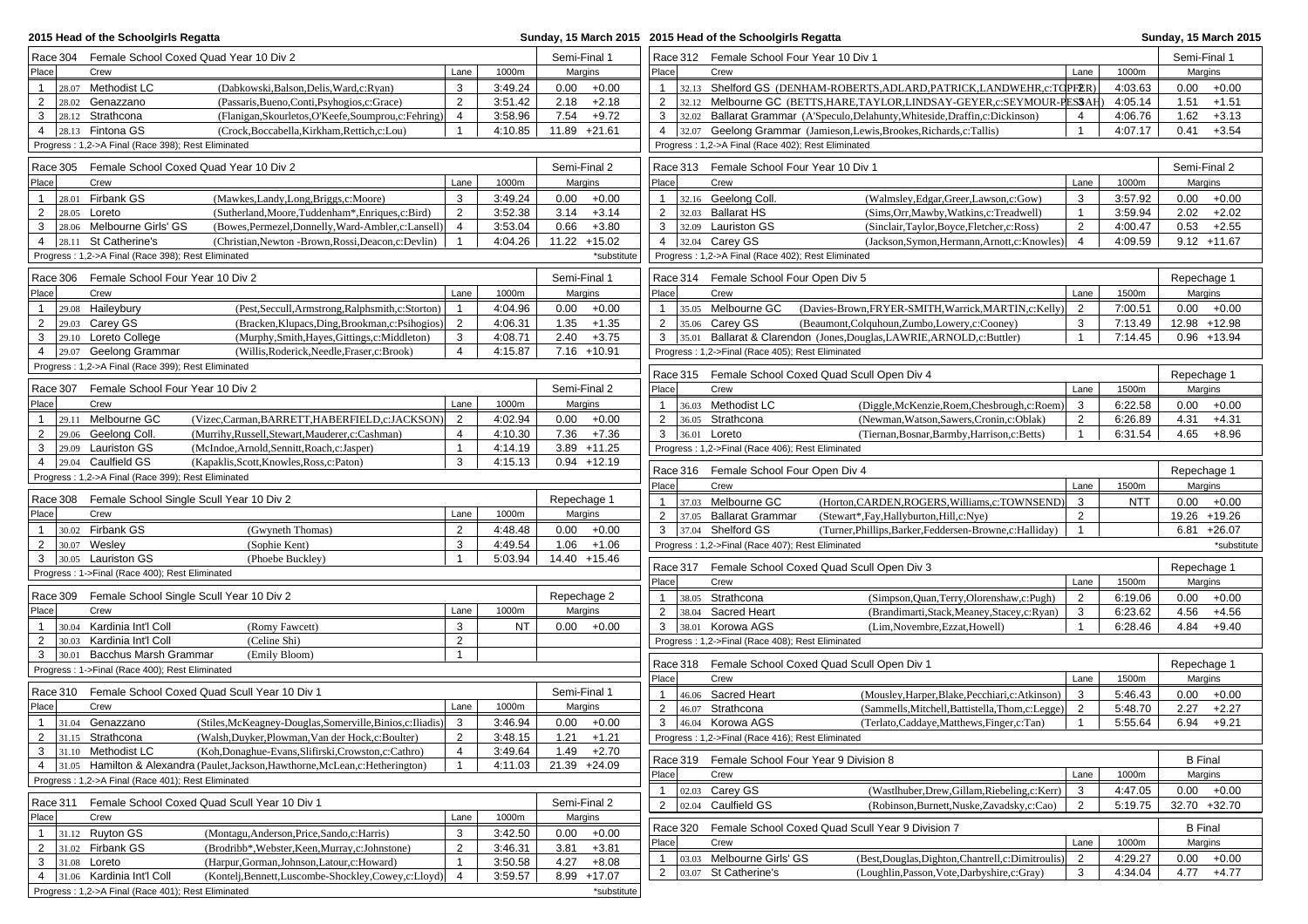| 2015 Head of the Schoolgirls Regatta    |                                            |                                                                                                        |                     |                           |      |                                |                   |       | Sunday, 15 March 2015 2015 Head of the Schoolgirls Regatta |                                                                           |                |           |                           | Sunday, 15 March 2015 |
|-----------------------------------------|--------------------------------------------|--------------------------------------------------------------------------------------------------------|---------------------|---------------------------|------|--------------------------------|-------------------|-------|------------------------------------------------------------|---------------------------------------------------------------------------|----------------|-----------|---------------------------|-----------------------|
|                                         |                                            | Race 321 Female School Coxed Quad Scull Year 9 Division 6                                              |                     |                           |      | <b>B</b> Final                 |                   |       |                                                            | Race 332 Female School Single Scull Year 9 Div 2                          |                |           | <b>B</b> Final            |                       |
| Place                                   | Crew                                       |                                                                                                        | Lane                | 1000m                     |      | Margins                        | Place             |       | Crew                                                       |                                                                           | Lane           | 1000m     | Margins                   |                       |
| $\overline{1}$<br>05.01                 | Firbank GS                                 | (Gernandt, Galileos, Ferres, Arrigo, c: Sangster)                                                      | 2                   | 4:27.79                   |      | $0.00 + 0.00$                  | $\mathbf{1}$      |       | 15.12 Wesley                                               | (Zoe Weimar)                                                              | $\overline{4}$ | 5:13.11   | $0.00 + 0.00$             |                       |
| $\overline{2}$<br>05.08                 | St Catherine's                             | (Karunaratne, Pearson, Porter, Binsted, c: Hayward)                                                    | 3                   | 4:44.41                   |      | 16.62 +16.62                   | $\overline{2}$    |       | 15.13 Wesley                                               | (Hannah Bowles)                                                           | 3              | 5:33.25   | $20.14 +20.14$            |                       |
| Race 322                                | Female School Four Year 9 Div 5            |                                                                                                        |                     |                           |      | <b>B</b> Final                 | 3                 |       | 15.08 Korowa AGS                                           | (Mary Ameen)                                                              | $\overline{2}$ | 6:00.66   | 27.41 +47.55              |                       |
| Place                                   | Crew                                       |                                                                                                        | Lane                | 1000m                     |      | Margins                        | 4                 |       | 15.14 Koonung Sec. Coll.                                   | (Amelia Fraumano)                                                         | $\overline{1}$ | 6:10.11   | $9.45 + 57.00$            |                       |
| $\overline{1}$                          | 08.04 Geelong Coll.                        | (Burrell,Tol,Lockyer,Whitford,c:Ruggero)                                                               | 3                   | 4:28.69                   |      | $0.00 + 0.00$                  |                   |       |                                                            | Race 333 Female School Quad Scull Year 9 Div 1                            |                |           | C Final                   |                       |
| $\overline{2}$                          | 08.06 Haileybury                           | (Spalek, Courtney, Murphy, Drake, c: Crook)                                                            | $\mathbf{1}$        | 4:40.54                   |      | 11.85 +11.85                   | Place             |       | Crew                                                       |                                                                           | Lane           | 1000m     | Margins                   |                       |
| 3                                       | 08.12 Toorak College                       | (Hewson, Oswald-Jacobs, Rookes, Murphy, c: Hayward)                                                    | 2                   | 4:45.66                   |      | $5.12 + 16.97$                 | $\mathbf{1}$      |       | 16.01 Fintona GS                                           | (Keeble, Montague, Boyce, Jaman-Hogan, c: Pynta)                          | $\overline{2}$ | 4:05.07   | 0.00                      | $+0.00$               |
|                                         |                                            |                                                                                                        |                     |                           |      |                                | $\overline{2}$    |       | 16.05 Kardinia Int'l Coll                                  | (Anagnostelos, Henderson, Campbell, Kotz, c: Kotz)                        | 3              | 4:14.83   | 9.76                      | $+9.76$               |
| Race 323                                | Female School Quad Scull Year 9 Div 4      |                                                                                                        |                     |                           |      | <b>B</b> Final                 |                   |       |                                                            |                                                                           |                |           |                           |                       |
| Place                                   | Crew                                       |                                                                                                        | Lane                | 1000m                     |      | Margins                        | Race 334<br>Place |       | Crew                                                       | Female School Quad Scull Year 9 Div 1                                     | Lane           | 1000m     | <b>B</b> Final<br>Margins |                       |
| $\mathbf{1}$<br>$\overline{2}$<br>09.09 | $ 09.07$ Ruyton GS<br>Strathcona           | (Dowell, Cazanis, Crosby, Healey, c: Roberts)<br>(Scales, Tobin, Perree, Dimatos, c: Buttery)          | $\overline{2}$<br>3 | 4:14.35<br>4:20.80        |      | $0.00 + 0.00$<br>$6.45 + 6.45$ | $\mathbf{1}$      |       | 16.12 Sacred Heart                                         | (Rogers, Howell, Foley, Ballan, c: Kanellos)                              |                | 3:58.55   | 0.00                      | $+0.00$               |
|                                         |                                            |                                                                                                        |                     |                           |      |                                | $\overline{2}$    |       | 16.06 Korowa AGS                                           | (Carson, Mahoney, Ezzat, Kyriacopoulos, c: Joseph)                        | 3              | 4:00.66   | 2.11                      | $+2.11$               |
| Race 324                                | Female School Four Year 9 Div 4            |                                                                                                        |                     |                           |      | <b>B</b> Final                 | 3                 |       | 16.15 Wesley                                               | (Norman, Norman, Hastings, Golding, c: Howard)                            | $\overline{4}$ | 4:07.04   | 6.38                      | $+8.49$               |
| Place                                   | Crew                                       |                                                                                                        | Lane                | 1000m                     |      | Margins                        | 4                 |       | 16.10 PLC Melbourne                                        | (Tan, Sivakumaran, Browning, Gregor, c: Nguyen)                           | 2              | 4:23.94   | 16.90 +25.39              |                       |
| $\overline{1}$                          | 10.08 Loreto College                       | (Jarred, Mitchell, Clark, Pidgeon, c: Quinlan)                                                         | 3                   | 4:32.25                   |      | $0.00 + 0.00$                  |                   |       |                                                            |                                                                           |                |           |                           |                       |
| 2<br>10.01                              |                                            | Ballarat & Clarendon (Phillips, Juma, Pring, Terrill, c: Edwards)                                      | $\mathbf{1}$        | 4:42.99                   |      | 10.74 +10.74                   |                   |       | Race 335 Female School Four Year 9 Div 1                   |                                                                           |                |           | <b>B</b> Final            |                       |
| 3                                       | 10.10 Shelford GS                          | (McLennan, Rodrigues, Katrakazas, Woudstra, c: Wooding)                                                | 2                   | 5:01.63                   |      | 18.64 +29.38                   | Place             |       | Crew                                                       |                                                                           | Lane           | 1000m     | Margins                   |                       |
| Race 325                                | Female School Quad Scull Year 9 Div 3      |                                                                                                        |                     |                           |      | <b>B</b> Final                 | $\mathbf{1}$      |       | 17.08 Haileybury                                           | (Kerr, Scaunich, Braim*, Trivett, c: Whittaker)                           | 3              | 4:16.00   | 0.00                      | $+0.00$               |
| Place                                   | Crew                                       |                                                                                                        | Lane                | 1000m                     |      | Margins                        | $\overline{2}$    |       | 17.05 Damascus                                             | (Dreger, Meade, Neil, Webb, c: Lloyd)                                     | $\overline{2}$ | 4:24.61   | 8.61                      | $+8.61$               |
| $\mathbf{1}$                            | 11.04 Kardinia Int'l Coll                  | (Kelly, Lunnon-Talbot, Cowey, Elsworth, c: Thethy)                                                     | $\overline{4}$      | 4:10.08                   |      | $0.00 + 0.00$                  |                   |       |                                                            |                                                                           |                |           |                           | *substitute           |
| $\overline{2}$                          | $11.13$ Wesley                             | (Anderson, Griffiths, Houghton, Ongwat, c: Palma)                                                      | $\overline{2}$      | 4:13.55                   |      | $3.47 + 3.47$                  | Race 336          |       | Female School Four Year 10 Div 6                           |                                                                           |                |           | <b>B</b> Final            |                       |
| 3                                       | 11.10 Sacred Heart                         | (Bowker, Gibbons, Coverdale, Gunby, c: McGuane)                                                        | 3                   | 4:34.63                   |      | 21.08 +24.55                   | Place             |       | Crew                                                       |                                                                           | Lane           | 1000m     | Margins                   |                       |
| $\overline{4}$                          | 11.14 Korowa AGS                           | (Smith,Lawson,Talbot,Patrouas.c:Mellor)                                                                | $\mathbf{1}$        | 4:53.56                   |      | 18.93 +43.48                   | $\mathbf{1}$      |       | 21.05 Melbourne GC                                         | (Day Wilson, Webber, INGRAM, KARGIOTIS, c: CARVER)                        | $\overline{2}$ | 4:55.80   | $0.00 + 0.00$             |                       |
| Race 326                                | Female School Quad Scull Year 9 Div 3      |                                                                                                        |                     |                           |      | C Final                        | $\overline{2}$    |       |                                                            | 21.03 Geelong Grammar (Nicholls, Wade, Lorigan, Whitton, c: Lane)         | 3              | 5:24.20   | 28.40 +28.40              |                       |
| Place                                   | Crew                                       |                                                                                                        | Lane                | 1000m                     |      | Margins                        | Race 337          |       | Female School Four Year 10 Div 5                           |                                                                           |                |           | <b>B</b> Final            |                       |
| $\mathbf{1}$                            | 11.15 Fintona GS                           | (Schroeder, Willis, Chen, Skliris, c: Carayanis)                                                       | 2                   | 4:31.68                   |      | $0.00 + 0.00$                  | Place             |       | Crew                                                       |                                                                           | Lane           | 1000m     | Margins                   |                       |
|                                         |                                            |                                                                                                        |                     |                           |      |                                | $\mathbf{1}$      |       |                                                            | 23.09 Melbourne GC (CROSSETT, NOONAN, MONTAGUE, TOLSON, c: JOHNSTON) 3    |                | 4:41.86   | 0.00                      | $+0.00$               |
| Race 327<br>Place                       | Female School Four Year 9 Div 3<br>Crew    |                                                                                                        | Lane                | 1000m                     |      | <b>B</b> Final<br>Margins      | $\overline{2}$    | 23.11 |                                                            | Ballarat & Clarendon (Koelle, Danko, Powell, Lanciana, c: McKindlay)      | $\overline{2}$ | 5:06.44   | 24.58 +24.58              |                       |
|                                         |                                            |                                                                                                        |                     |                           |      |                                | Race 338          |       | Female School Four Year 10 Div 4                           |                                                                           |                |           | <b>B</b> Final            |                       |
| $\mathbf{1}$<br>$\overline{2}$<br>12.11 | 12.10 Shelford GS<br><b>Toorak College</b> | (Sanchez, Steuart, Chambers, Bounos, c: Battersby)<br>(Henderson, Hirst, Bradbury, Snooks, c: Summers) | 3<br>2              | 4:38.33<br>4:44.50        | 0.00 | $+0.00$<br>$6.17 + 6.17$       | Place             |       | Crew                                                       |                                                                           | Lane           | 1000m     | Margins                   |                       |
|                                         |                                            |                                                                                                        |                     |                           |      |                                | $\mathbf{1}$      |       | 25.07 Geelong Grammar                                      | (Southey, Lowry, Stevens, Nixon, c: Beasley)                              | 3              | 4:29.51   | 0.00                      | $+0.00$               |
| Race 328                                | Female School Quad Scull Year 9 Div 2      |                                                                                                        |                     |                           |      | C Final                        | $\overline{2}$    |       | 25.10 Loreto College                                       | (Gillespie, Richardson, McErvale, Spratling, c: Butler)                   | $\overline{2}$ | 4:31.46   | $1.95 + 1.95$             |                       |
| Place                                   | Crew                                       |                                                                                                        | Lane                | 1000m                     |      | Margins                        |                   |       |                                                            |                                                                           |                |           |                           |                       |
|                                         | 13.04 Kardinia Int'l Coll                  | (Petkovic, Smeaton, O'Brien, Hardman, c: Krstevski)                                                    | $\overline{2}$      | 4:20.72                   |      | $0.00 + 0.00$                  | Race 339          |       |                                                            | Female School Coxed Quad Scull Year 10 Div 3                              |                |           | <b>B</b> Final            |                       |
| 2                                       | 13.15 Clonard                              | (Wiedemann, Grisenti, Campbell, Monahan, c: Russell)                                                   | $\mathbf{1}$        | 4:31.83                   |      | $11.11 + 11.11$                | Place             |       | Crew                                                       |                                                                           | Lane           | 1000m     | Margins                   |                       |
| 3                                       | 13.08 PLC Melbourne                        | (Bazargan, Pokharel, Mehra, Spencer, c: Tan)                                                           | 3                   | 5:01.75                   |      | 29.92 +41.03                   | $\mathbf{1}$      |       | 26.07 Ruyton GS                                            | (Hogg, Anquetil, Murphy, Weigold, c: Dalton)                              | 3              | 4:12.76   | 0.00                      | $+0.00$               |
| Race 329                                | Female School Quad Scull Year 9 Div 2      |                                                                                                        |                     |                           |      | <b>B</b> Final                 | $\overline{2}$    |       | 26.08 Sacred Heart                                         | (Zanghi, Shinkfield, Brown, Napper, c: Kavanagh)                          | 2              | 4:19.36   | 6.60                      | $+6.60$               |
| Place                                   | Crew                                       |                                                                                                        | Lane                | 1000m                     |      | Margins                        |                   |       | Race 340 Female School Four Year 10 Div 3                  |                                                                           |                |           | C Final                   |                       |
| $\overline{1}$                          | 13.11 St Catherine's                       | (Wilson, Pick, Begley, Motteram, c: Sawers)                                                            | 3                   | 4:13.74                   |      | $0.00 + 0.00$                  |                   |       |                                                            | CANCELLED - s                                                             |                |           |                           |                       |
| 2                                       | 13.16 Korowa AGS                           | (Maltman, Wong, Delimitrou, Morton, c: Shaw)                                                           | $\overline{4}$      | 4:17.96                   |      | $4.22 + 4.22$                  |                   |       |                                                            |                                                                           |                |           |                           |                       |
| 3                                       | 13.13 Wesley                               | (Walley,Samuels,Wood,Machell,c:Roberts)                                                                | $\overline{2}$      | 4:20.94                   | 2.98 | $+7.20$                        | Race 341          |       | Female School Four Year 10 Div 3                           |                                                                           |                |           | <b>B</b> Final            |                       |
|                                         | $4$   13.10 Sacred Heart                   | (Cunneen, Conneley, West, Gard, c: Stack)                                                              | $\mathbf{1}$        | $4:34.83$   13.89 + 21.09 |      |                                | Place             |       | Crew                                                       |                                                                           | Lane           | 1000m     | Margins                   |                       |
| Race 330                                | Female School Four Year 9 Div 2            |                                                                                                        |                     |                           |      | <b>B</b> Final                 | $\mathbf{1}$      | 27.01 |                                                            | Ballarat Grammar (Hall, Laracy, Oliver, Hearn, c: Brown)                  | 2              | <b>NT</b> | $0.00 + 0.00$             |                       |
| Place                                   | Crew                                       |                                                                                                        | Lane                | 1000m                     |      | Margins                        | 2                 |       |                                                            | 27.14 Clonard (Wilson, Smith, Doyle, O'Connor, c: Stanley)                | $\overline{4}$ |           |                           |                       |
| 14.01<br>$\mathbf{1}$                   | Ballarat & Clarendon                       | (Gingell, Mitchell, Peucker, Plange, c: Duffy)                                                         | 3                   | 4:28.56                   |      | $0.00 + 0.00$                  | 3                 |       |                                                            | 27.11 Shelford GS (STRINGER, LONG, NISSILA-BROWNE, KENNEDY, c: OLIJNYK) 3 |                |           |                           |                       |
|                                         | 2   $14.06$ Haileybury                     | (McLaren, Kerlidis, Scott, Tzouvelis, c: Smith)                                                        | 2                   | 4:32.93                   |      | $4.37 + 4.37$                  | $\overline{4}$    |       |                                                            | 27.13 Ballarat & Clarendon (Gould, Jensz, Saunders, McCallum, c: Baker)   | $\mathbf{1}$   |           |                           |                       |
|                                         |                                            |                                                                                                        |                     |                           |      |                                |                   |       |                                                            | Race 342 Female School Coxed Quad Year 10 Div 2                           |                |           | C Final                   |                       |
| Race 331                                | Female School Single Scull Year 9 Div 2    |                                                                                                        |                     |                           |      | C Final                        | Place             |       | Crew                                                       |                                                                           | Lane           | 1000m     | Margins                   |                       |
| Place                                   | Crew                                       |                                                                                                        | Lane                | 1000m                     |      | Margins                        | $\mathbf{1}$      |       | 28.10 Sacred Heart                                         | (Nutku, Morris, Kilmartin, O'Donnell, c: Killury)                         | 3              | 4:04.53   | $0.00 + 0.00$             |                       |
| $\overline{1}$<br>$\overline{2}$        | 15.10 Shelford GS<br>$15.11$ Shelford GS   | (Jamilla Candy)<br>(Kathryn Raphael)                                                                   | 3<br>$\overline{2}$ | 5:34.55<br>5:52.49        |      | $0.00 + 0.00$<br>17.94 +17.94  | $\overline{2}$    |       | 28.08 PLC Melbourne                                        | (Smith, Lee, Morison, Ranganathan, c: Cho)                                | $\mathbf{1}$   | 4:15.54   | $11.01 + 11.01$           |                       |
|                                         | 15.01 Carey GS                             | (Adele Stewart)                                                                                        | $\mathbf{1}$        |                           |      |                                | 3                 |       | 28.04 Korowa AGS                                           | (Dowd, Baumgarten, Hayes, Ma,c: Carra)                                    | 2              | 4:17.40   | $1.86 + 12.87$            |                       |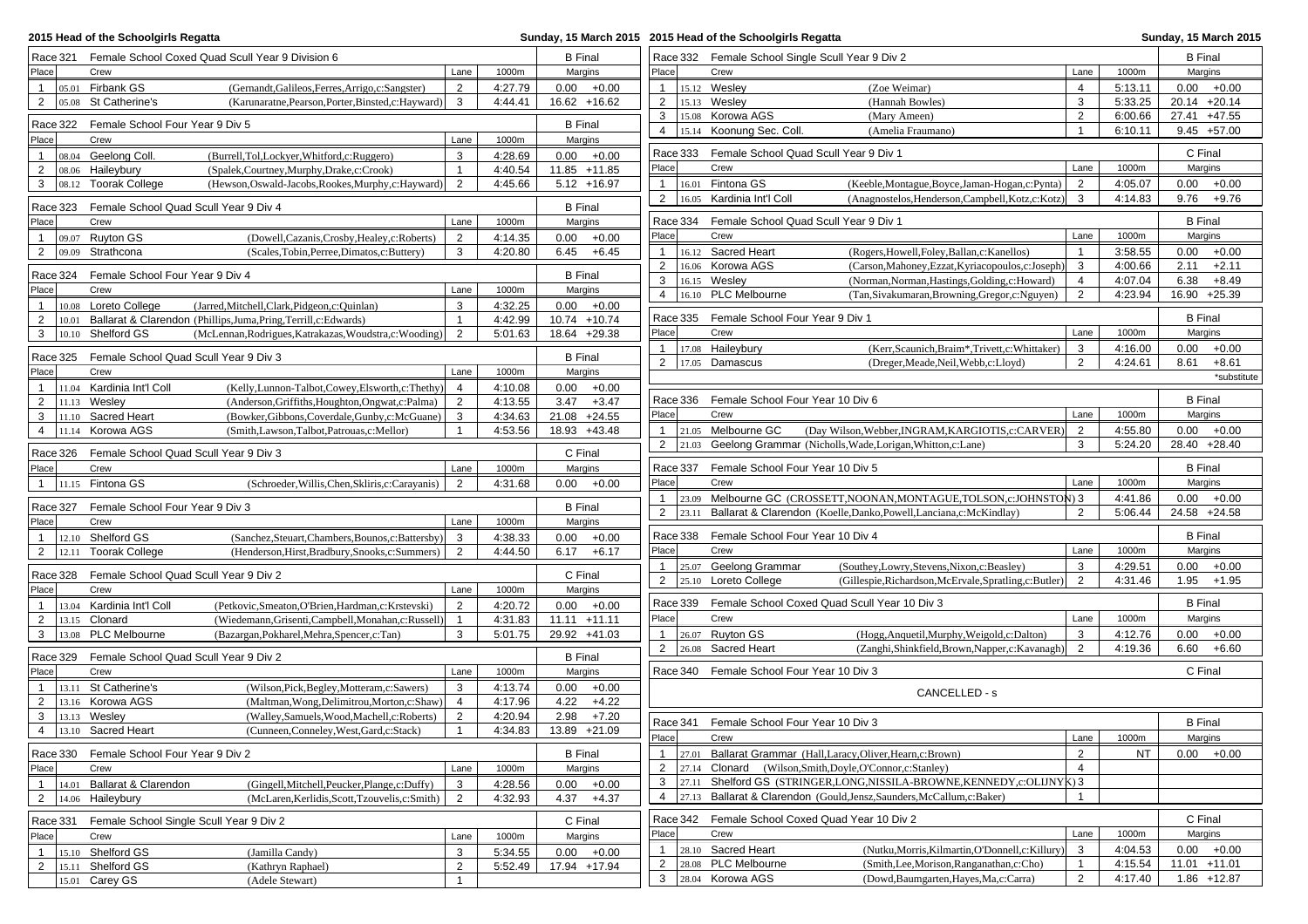| 2015 Head of the Schoolgirls Regatta                                                                                                                                                        |                    |                                    |                | Sunday, 15 March 2015 2015 Head of the Schoolgirls Regatta |                                                                                                        |                                |                    | <b>Sunday, 15 March 2015</b>   |
|---------------------------------------------------------------------------------------------------------------------------------------------------------------------------------------------|--------------------|------------------------------------|----------------|------------------------------------------------------------|--------------------------------------------------------------------------------------------------------|--------------------------------|--------------------|--------------------------------|
| Race 343 Female School Coxed Quad Year 10 Div 2                                                                                                                                             |                    | <b>B</b> Final                     |                | Race 352 Female School Coxed Eight Open Division 3         |                                                                                                        |                                |                    | <b>B</b> Final                 |
| Place<br>Crew<br>Lane                                                                                                                                                                       | 1000m              | Margins                            | Place          | Crew                                                       |                                                                                                        | Lane                           | 1500m              | Margins                        |
| 28.09 Ruyton GS<br>$\overline{2}$<br>$\mathbf{1}$<br>(Borash, Moten, Leslie, Faulks, c: Hayes)                                                                                              | 3:58.85            | $0.00 + 0.00$                      |                | 39.06 Melbourne Girls' GS                                  |                                                                                                        |                                |                    |                                |
| $\overline{2}$<br>28.15 Frankston HS<br>(Mandarino, Smith, Smith, Tiktin, c: Garnier)<br>$\mathbf{1}$                                                                                       | 4:09.90            | 11.05 +11.05                       |                |                                                            | (Borsato-Tortoni, Ricardo, LEE, O'Connor, Baring, Fleming, Green, Furphy, c: Price)                    | $\overline{2}$                 | 2:49.96            | $0.00 + 0.00$                  |
| 3<br>28.14 Canterbury Girls SC<br>3<br>(Mansie, Wearne*, Hunter, Longshaw, c: Mallows)                                                                                                      | 4:17.94            | 8.04 +19.09                        | $\overline{2}$ | 39.03 Genazzano                                            |                                                                                                        |                                |                    |                                |
| $\overline{4}$<br>28.03 Kardinia Int'l Coll<br>(Nadeson, Kontelj, Gorman, Chalmers, c: Izumitani)<br>$\overline{4}$                                                                         | 4:22.11            | $4.17 +23.26$                      |                |                                                            | (Pinnuck, Richardson, Targett, Dowell, Crews, Borin, Kuner, Randles, c: Singh)                         | $\overline{1}$                 | 3:00.07            | $10.11 + 10.11$                |
|                                                                                                                                                                                             |                    | *substitute                        | 3              | 39.02 Geelong Grammar                                      |                                                                                                        |                                |                    |                                |
| Female School Four Year 10 Div 2<br>Race 344                                                                                                                                                |                    | C Final                            |                |                                                            | (Connell, Kinross, Stringer, Hynes, Luxton, MacKirdy, Harley, Callan, c: Townsend)                     | 3                              | 3:01.63            | 1.56 +11.67                    |
| Place<br>Crew<br>Lane                                                                                                                                                                       | 1000m              | Margins                            |                | Race 353 Female School Four Open Div 3                     |                                                                                                        |                                |                    | <b>B</b> Final                 |
| 29.02 Ballarat Grammar<br>(Clough, Macdonald, Hunt, Hancock, c: Nigro)<br>$\overline{1}$<br>$\mathbf{1}$                                                                                    | 4:23.16            | 0.00<br>$+0.00$                    | Place          | Crew                                                       |                                                                                                        | Lane                           | 1500m              | Margins                        |
| $\overline{2}$<br>$\overline{2}$<br>$29.13$ Wesley<br>(Krapivsky, Peters, Dugandzic, Burke, c: Mortimer)                                                                                    | 4:25.66            | $2.50 + 2.50$                      | $\mathbf{1}$   | 40.02 Ballarat Grammar                                     | (Gibbs, Macdonald, Smyth, Kozaris, c: Quarrell)                                                        | 3                              | 2:39.37            | $0.00 + 0.00$                  |
| 29.12 Shelford GS<br>3<br>(O'GRADY, PERLEN, CHRISTIE, BEZA, c: DE SOUSA)                                                                                                                    | <b>SCRATCHED</b>   |                                    | $\overline{2}$ | 40.08 Weslev                                               | (Mutz,Goodman,Nancarrow,Hagenauer,c:Howard)                                                            | $\overline{2}$                 | 2:52.69            | 13.32 +13.32                   |
|                                                                                                                                                                                             |                    |                                    | 3              | 40.05 Shelford GS                                          | (Psofimis, Phipps-Booth, McMahon, Hynes, c: Canestra)                                                  | $\overline{4}$                 | 3:05.50            | $12.81 + 26.13$                |
| Female School Four Year 10 Div 2<br>Race 345<br>Crew<br>Lane                                                                                                                                |                    | <b>B</b> Final                     | $\overline{4}$ | 40.07 Toorak College                                       | (Hales, Rendall, Hewitt-Thomas*, Wake, c: Moynihan)                                                    | $\overline{1}$                 | 3:07.43            | $1.93 +28.06$                  |
| Place                                                                                                                                                                                       | 1000m              | Margins                            |                |                                                            |                                                                                                        |                                |                    | *substitute                    |
| $\mathbf{1}$<br>29.01 Ballarat & Clarendon<br>(Richardson, Magill, Morgan, Alizzi, c: Emery)<br>$\mathbf{1}$                                                                                | 4:19.50            | 0.00<br>$+0.00$                    | Race 354       | Female School Single Scull Open Div 2                      |                                                                                                        |                                |                    | C Final                        |
| $\overline{2}$<br>29.15 Lowther Hall<br>(Pinkeny,Farouque,Sweeney,Kermonde,c:Emerson)<br>2<br>3<br>$29.16$ Clonard<br>(Shalders, Wiffen, Smith, Semmler, c: Bull-Russell)<br>$\overline{4}$ | 4:20.51<br>4:21.65 | $+1.01$<br>1.01<br>1.14<br>$+2.15$ | Place          | Crew                                                       |                                                                                                        | Lane                           | 1500m              | Margins                        |
| $\overline{4}$<br>$29.05$ Damascus<br>3<br>(Murphy, Bentley, Herbu-Louise, Rowland, c: York)                                                                                                | 4:29.02            | 7.37<br>$+9.52$                    | $\mathbf{1}$   | 41.04 Fintona GS                                           | (Brydie Parker)                                                                                        | 2                              | 7:50.54            | $0.00 + 0.00$                  |
|                                                                                                                                                                                             |                    |                                    |                | 41.20 Lauriston GS                                         | (May Warner)                                                                                           | 3                              | DID NOT START      |                                |
| Race 346<br>Female School Coxed Quad Scull Year 10 Div 1                                                                                                                                    |                    | C Final                            |                |                                                            |                                                                                                        |                                |                    |                                |
| Place<br>Crew<br>Lane                                                                                                                                                                       | 1000m              | Margins                            |                | Race 355 Female School Single Scull Open Div 2             |                                                                                                        |                                |                    | <b>B</b> Final                 |
| 1 $31.13$<br>Sacred Heart<br>(Mithen, Attard, Savickas, Hudson, c: Ryan)<br>$\overline{1}$                                                                                                  | <b>NT</b>          | $0.00 + 0.00$                      | Place          | Crew                                                       |                                                                                                        | Lane                           | 1500m              | Margins                        |
| Female School Coxed Quad Scull Year 10 Div 1                                                                                                                                                |                    | <b>B</b> Final                     | 1              | 41.11 Lowther Hall                                         | (Tessa Brady-Welsh)                                                                                    | $\overline{2}$                 | <b>NT</b>          | $0.00 + 0.00$                  |
| Race 347<br>Place<br>Crew<br>Lane                                                                                                                                                           | 1000m              | Margins                            | $\overline{2}$ | 41.09 Korowa AGS                                           | (Karina Savur)                                                                                         | $\mathbf{1}$                   |                    |                                |
| 31.09 Melbourne Girls' GS<br>3                                                                                                                                                              | 3:45.96            | $0.00 + 0.00$                      | 3              | 41.21 Buckley Park SC                                      | (Georgia Taylor)                                                                                       | 3                              |                    |                                |
| $\mathbf{1}$<br>(Cash, Twigg, Wong Hansen, Seamer, c: Stewart)<br>$\overline{2}$<br>31.14 St Catherine's<br>(Robertson, King, Wills, Stopp, c: Jacobson)<br>$\overline{2}$                  | 3:48.71            | 2.75<br>$+2.75$                    | Race 356       | Female School Single Scull Open Div 2                      |                                                                                                        |                                |                    | A Final                        |
| $\mathbf{3}$<br>31.07 Korowa AGS<br>(Patton, Rook, Baird, Richards, c: Crute)<br>$\mathbf{1}$                                                                                               | 3:59.30            | 10.59 +13.34                       | Place          | Crew                                                       |                                                                                                        | Lane                           | 1500m              | Margins                        |
| $\overline{4}$<br><b>PLC Melbourne</b><br>$\overline{4}$<br>31.11<br>(Yong, Mansfield, Page, Roos, c: Tan)                                                                                  | 4:13.55            | 14.25 +27.59                       |                | 1 $41.15$ Methodist LC                                     | (Ella Jackson)                                                                                         | 3                              | 6:45.20            | $0.00 + 0.00$                  |
|                                                                                                                                                                                             |                    |                                    | $\overline{2}$ | 41.19 Santa Maria College                                  | (Georgia O'Shea)                                                                                       | $\overline{4}$                 | 6:49.26            | 4.06<br>$+4.06$                |
| Race 348<br>Female School Four Year 10 Div 1                                                                                                                                                |                    | C Final                            | $\mathbf{3}$   | 41.01 Carey GS                                             | (Emily Drew)                                                                                           | $\overline{2}$                 | 6:52.95            | 3.69<br>$+7.75$                |
| Place<br>Crew<br>Lane                                                                                                                                                                       | 1000m              | Margins                            | $\overline{4}$ | 41.06 Firbank GS                                           | (Saskia Schneider)                                                                                     | $\mathbf{1}$                   | 6:53.88            | 0.93<br>$+8.68$                |
| $\mathbf{1}$<br>Toorak College (Izquierdo-Whelan, Hamilton-Smith, O'James, Letch, c: Hamilton-Smith)<br>32.14                                                                               | 4:13.65            | 0.00<br>$+0.00$                    |                |                                                            |                                                                                                        |                                |                    |                                |
| $\overline{2}$<br>Caulfield GS (Collopy, Hind, Browell, Duckett, c: Annois)<br>32.05<br>2                                                                                                   | 4:14.31            | 0.66<br>$+0.66$                    |                | Race 357 Female School Single Scull Open Div 2             |                                                                                                        |                                |                    | C Final                        |
| $\overline{\mathbf{3}}$<br>32.06 Damascus (Bonazzoli, Williams, Chancey, Collins, c: Hewitt)<br>$\mathbf{1}$                                                                                | 4:25.66            | 11.35 +12.01                       |                |                                                            | CANCELLED                                                                                              |                                |                    |                                |
| Female School Four Year 10 Div 1<br>Race 349                                                                                                                                                |                    | <b>B</b> Final                     |                |                                                            |                                                                                                        |                                |                    |                                |
| Place<br>Crew<br>Lane                                                                                                                                                                       | 1000m              | Margins                            |                | Race 358 Female School Single Scull Open Div 2             |                                                                                                        |                                |                    | <b>B</b> Final                 |
| 32.15 Wesley<br>(Korren, Mills, Singleton, Rose, c: Speakman-Hamlin)<br>3<br>$\overline{1}$                                                                                                 | 4:00.49            | 0.00<br>$+0.00$                    | Place          | Crew                                                       |                                                                                                        | Lane                           | 1500m              | Margins                        |
| $\overline{2}$<br>32.10 Loreto College<br>(Hoffman, Jackson, McLachlan, Haase, c: Harwood)<br>$\overline{4}$                                                                                | 4:03.67            | 3.18<br>$+3.18$                    | $\mathbf{1}$   | 41A.10 Loreto                                              | (Sofia Sadki)                                                                                          | 2                              | 7:19.69            | $0.00 + 0.00$                  |
| $\mathbf{3}$<br>Haileybury<br>2<br>(Williamson, Maginness, Broadhead, Ekberg, c: Fabien)<br>32.08                                                                                           | 4:04.46            | 0.79<br>$+3.97$                    |                | 2 41A.17 Christian, Geelong                                | (Asha Bent)                                                                                            | 3                              | 7:32.83            | $13.14 + 13.14$                |
| $\overline{4}$<br>Ballarat & Clarendon<br>32.01<br>(Angel, Marwood, Donald, Scott, c: Chapman)<br>$\mathbf{1}$                                                                              | 4:15.03            | 10.57 +14.54                       | 3 <sup>1</sup> | 41A.12 Melbourne Girls' GS                                 | (Bailee Williams)                                                                                      | $\mathbf{1}$                   | 7:38.07            | $5.24 + 18.38$                 |
| Female School Four Open Div 6<br>Race 350                                                                                                                                                   |                    | <b>B</b> Final                     |                | 4 41A.18 Toorak College                                    | (Laura Butler)                                                                                         | $\overline{4}$                 | 8:49.55            | 71.48 +89.86                   |
| Place<br>Crew<br>Lane                                                                                                                                                                       | 1000m              | Margins                            |                | Race 359 Female School Single Scull Open Div 2             |                                                                                                        |                                |                    | A Final                        |
| 34.06 Melbourne GC<br>2<br>$\overline{1}$<br>(SMITH, NELSON, HASTIE, ARMITAGE, c: CALWELL)                                                                                                  | 4:18.17            | $0.00 + 0.00$                      | Place          | Crew                                                       |                                                                                                        | Lane                           | 1500m              | Margins                        |
| 2 34.01 Ballarat & Clarendon (Mooney, Hamilton, Kinnear, Wood, c: Corbett)<br>3                                                                                                             | 4:29.38            | 11.21 +11.21                       |                | 1 41A.22 Firbank GS                                        | (Jamie Worboys)                                                                                        | 3                              | 6:34.56            | $0.00 + 0.00$                  |
|                                                                                                                                                                                             |                    |                                    |                | 2 41A.02 Clonard                                           | (Briley Monahan)                                                                                       | $\overline{2}$                 | 6:47.73            | 13.17 +13.17                   |
| Race 351 Female School Coxed Eight Open Division 3                                                                                                                                          |                    | C Final                            |                | $\overline{3}$ 41A.16 Ruyton GS                            | (Milla MARSTON)                                                                                        | $\overline{4}$                 | 6:57.49            | $9.76 +22.93$                  |
| Place<br>Crew<br>Lane                                                                                                                                                                       | 1500m              | Margins                            |                | 4 41A.20 Presentation College                              | (Madeleine Edwards)                                                                                    | $\mathbf{1}$                   | 7:14.32            | 16.83 +39.76                   |
| 39.09 Geelong Coll.<br>$\overline{1}$                                                                                                                                                       |                    |                                    |                |                                                            |                                                                                                        |                                |                    |                                |
| 3<br>(Wynter,Gorell,Anderson,Hall,Cox,Stewart,Powell,Guthrie,c:Sadler)                                                                                                                      | 3:22.03            | $0.00 + 0.00$                      | Place          | Race 360 Female School Coxed Quad Scull Open Div 2<br>Crew |                                                                                                        | Lane                           | 1500m              | <b>B</b> Final                 |
| 39.01 Caulfield GS<br>$\overline{2}$                                                                                                                                                        |                    |                                    |                |                                                            |                                                                                                        |                                |                    | Margins                        |
| $\overline{2}$<br>(Moran, McFadyen, Kidd, Phillips, Heselev, Tucker-Morrison, Konstantatos, Eggers, c: Duncan)                                                                              | 3:49.88            | 27.85 +27.85                       | $\overline{2}$ | 1 42.06 Strathcona<br>42.07 Fintona GS                     | (Martin, Gill, Hough, Simpson-Bull, c: Olorenshaw)<br>(Magliano, Wotherspoon, Burger, Reid, c: Hanney) | $\mathbf{3}$<br>$\overline{2}$ | 5:57.46<br>6:00.97 | $0.00 + 0.00$<br>$3.51 + 3.51$ |
|                                                                                                                                                                                             |                    |                                    |                | 3 42.02 Korowa AGS                                         | (Nishikawa, Howell, Kumar, Smith, c: Catanach)                                                         | $\overline{4}$                 | 6:18.53            | 17.56 +21.07                   |
|                                                                                                                                                                                             |                    |                                    |                | 4 42.08 Frankston HS                                       | (Kelly, Simpson, Dekker, Mainland, c: Garnier)                                                         | $\mathbf{1}$                   | 6:23.43            | 4.90 +25.97                    |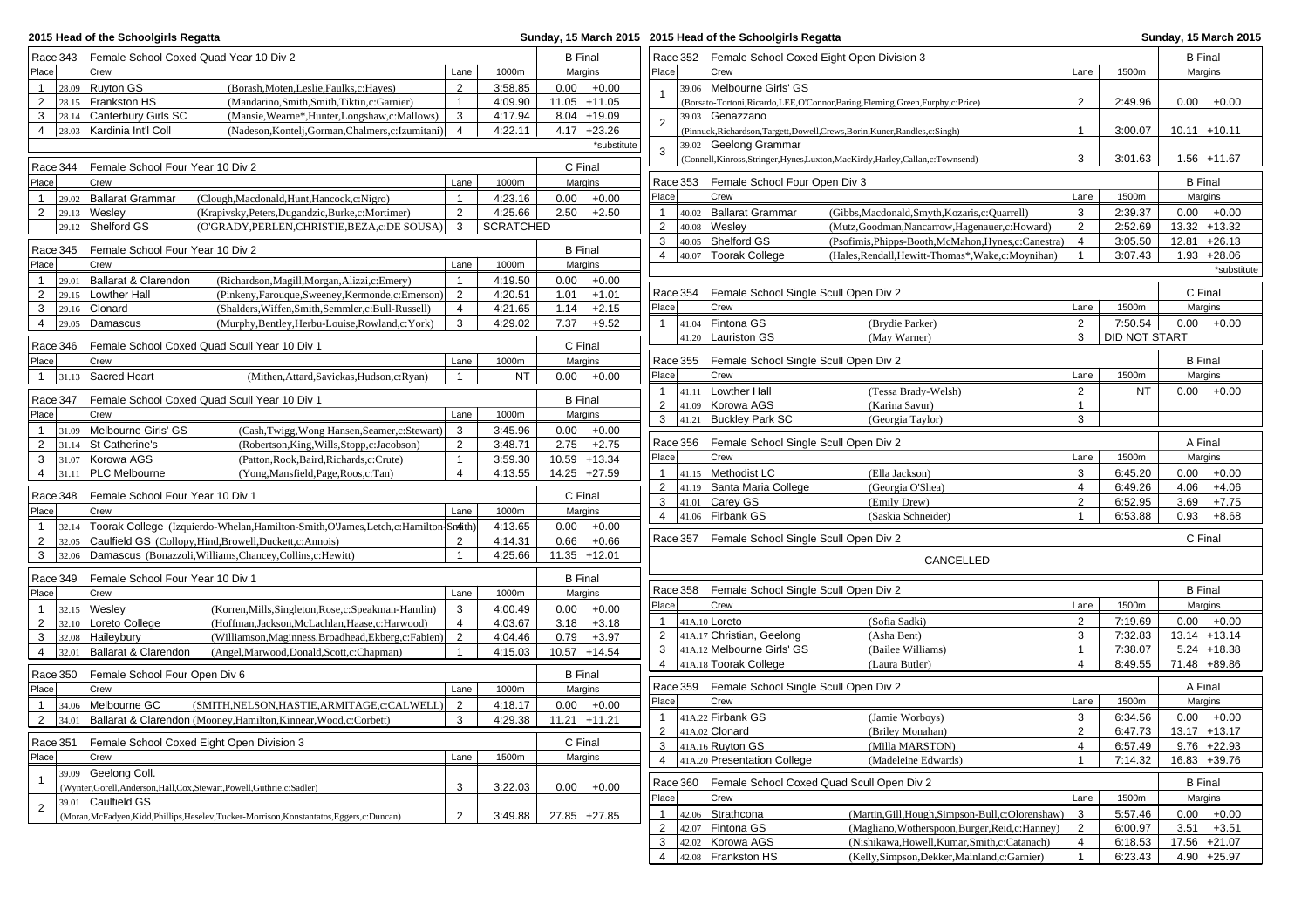| 2015 Head of the Schoolgirls Regatta                                                              |                |               |                |             | Sunday, 15 March 2015 2015 Head of the Schoolgirls Regatta |          |                                         |                                                                                     | Sunday, 15 March 2015 |         |                 |
|---------------------------------------------------------------------------------------------------|----------------|---------------|----------------|-------------|------------------------------------------------------------|----------|-----------------------------------------|-------------------------------------------------------------------------------------|-----------------------|---------|-----------------|
| Race 361 Female School Eight Open Div 2                                                           |                |               | C Final        |             |                                                            |          | Race 368 Female School Eight Open Div 1 |                                                                                     |                       |         | <b>B</b> Final  |
| Place<br>Crew                                                                                     | Lane           | 1500m         | Margins        |             | Place                                                      |          | Crew                                    |                                                                                     | Lane                  | 1500m   | Margins         |
| 43.01 Carey GS<br>$\mathbf{1}$                                                                    |                |               |                |             |                                                            |          | 47.04 Genazzano                         |                                                                                     |                       |         |                 |
| (Barnett, Harris, Rizio, Ryan, Gerraty, Vallely, Edwards, Nichols, c: Mueller)                    | $\overline{2}$ | 5:51.14       | $0.00 + 0.00$  |             |                                                            |          |                                         | (Vergano, Sedawie, Morgan, Smaldino, Sibillin, Jackson, Barr, Ward, c: Rickard)     | $\overline{4}$        | 5:25.17 | $0.00 + 0.00$   |
| 43.06 Melbourne GC                                                                                |                |               |                |             |                                                            |          | 47.09 St Catherine's                    |                                                                                     |                       |         |                 |
| $\sqrt{2}$<br>(Memery,Toussat,Rowleson,Richardson,SULLIVAN,Bradley,SMYTH,Bolger,c:Rizza)          | 3              | 5:51.72       | $0.58 + 0.58$  |             | $\overline{2}$                                             |          |                                         | (Gleeson, Ferrali, Gullifer, Zwar, Curtis, Anezakis, Gleeson, Joubert, c: Bickford) | 2                     | 5:30.27 | $5.10 + 5.10$   |
| Race 362 Female School Eight Open Div 2                                                           |                |               | <b>B</b> Final |             | 3                                                          |          | 47.11 Geelong Coll.                     |                                                                                     |                       |         |                 |
| Place<br>Crew                                                                                     | Lane           | 1500m         | Margins        |             |                                                            |          |                                         | (Dixon, Gorell, Perry, Kriedl, Finlay, Jackson, Campbell, Caithness, c: Balaam)     | 3                     | 5:35.36 | $5.09 + 10.19$  |
| 43.07 Melbourne Girls' GS                                                                         |                |               |                |             | $\overline{4}$                                             |          | 47.01 Carey GS                          |                                                                                     |                       |         |                 |
| (Mytton,Salomon,Hargreaves,Court,Harding,Rasheed,Logie-Smith,Harrison,c:Murphy)                   | $\sqrt{2}$     | 5:34.25       | $0.00 + 0.00$  |             |                                                            |          |                                         | (Muir, Yammouni, Dingjan, Hocking, Bouw, Morarty, Williams, Evans, c: Atkins)       |                       | 5:44.17 | 8.81 +19.00     |
| 43.04 Genazzano<br>$\overline{2}$                                                                 |                |               |                |             |                                                            |          | Race 369 Female School Four Open Div 1  |                                                                                     |                       |         | C Final         |
| (Douglas, Giliberto, Furlan, Hunt, Donoghue, Ingham, Pane, Matthews, c: Straford)                 | $\mathbf{1}$   | 5:38.99       | 4.74           | $+4.74$     | Place                                                      |          | Crew                                    |                                                                                     | Lane                  | 1500m   | Margins         |
| 43.02 Caulfield GS<br>3                                                                           |                |               |                |             | 1                                                          |          | 48.04 Damascus                          | (Edwards, Smith, Chew, Litchfield, c: O'Riley)                                      | 3                     | 6:12.37 | 0.00<br>$+0.00$ |
| (Granter, Davidson, Hants, Hatzipantelis, Prosenica, Nunan, Patterson, Dudley, c: Long)           | 3              | 5:41.53       | $2.54 + 7.28$  |             | $\overline{2}$                                             |          | 48.10 PLC Melbourne                     | (Boone, Waycott, Assender, Rivett, c: Arnott Tan)                                   | 2                     | 6:14.49 | 2.12<br>$+2.12$ |
| Race 363 Female School Four Open Div 2                                                            |                |               | C Final        |             |                                                            | Race 370 | Female School Four Open Div 1           |                                                                                     |                       |         | <b>B</b> Final  |
| Place<br>Crew                                                                                     | Lane           | 1500m         | Margins        |             | Place                                                      |          | Crew                                    |                                                                                     | Lane                  | 1500m   | Margins         |
| 44.03 Ballarat HS<br>(Parry, Hay, Swift, Wilson, c: Gladstone)<br>$\mathbf{1}$                    | $\overline{2}$ | 6:24.97       | 0.00           | $+0.00$     | 1                                                          |          | 48.06 Lauriston GS                      | (Newton,Johns,Maimur,McLauchlan,c:Sim)                                              | 3                     | 5:55.91 | 0.00<br>$+0.00$ |
| $\overline{2}$<br>44.12 Lowther Hall<br>(Mason, Wilkinson, Hatherley, Gregg, c: Cindric)          | 4              | 6:47.07       | 22.10 +22.10   |             | $\overline{2}$                                             |          | 48.03 Ballarat HS                       | (Webster, Bishop, Hunt, Musgrove, c: Bilson)                                        | $\overline{4}$        | 6:03.18 | $+7.27$<br>7.27 |
| 3<br>44.09 PLC Melbourne<br>(Liang, Yap, Yip, Zou, c: Ozeki)                                      | 3              | 6:49.66       | $2.59 +24.69$  |             | 3                                                          |          | 48.11 Shelford GS                       | (Ballerini, Denham-Roberts, Patterson, Landwehr, c: Happell                         | 2                     | 6:10.87 | 7.69 +14.96     |
| 44.04 Damascus<br>$\overline{4}$<br>(Herbu-Louise, Robson, Boucher, Stevenson, c: Skene)          | $\mathbf{1}$   | 6:55.55       | $5.89 + 30.58$ |             | $\overline{4}$                                             |          | 48.12 Toorak College                    | (Moore-Spillett*,Cuming,Rolley,Orton,c:Summers)                                     | $\mathbf{1}$          | 6:19.27 | $8.40 +23.36$   |
|                                                                                                   |                |               |                |             |                                                            |          |                                         |                                                                                     |                       |         | *substitute     |
| Race 364<br>Female School Four Open Div 2                                                         |                |               | <b>B</b> Final |             |                                                            |          |                                         |                                                                                     |                       |         |                 |
| Place<br>Crew                                                                                     | Lane           | 1500m         | Margins        |             |                                                            |          |                                         | Race 371 Female School Quad Scull Year 9 Division 8                                 |                       |         | Final           |
| <b>Ballarat Grammar</b><br>(Atkinson, Renyard, Grimme, Gedye, c: Nevett)<br>$\mathbf{1}$<br>44.02 | $\overline{4}$ | 6:16.37       | 0.00           | $+0.00$     | Place                                                      |          | Crew                                    |                                                                                     | Lane                  | 1000m   | Margins         |
| $\overline{2}$<br>44.10 Shelford GS<br>(McPherson, Wheeler, Hann, McBride*, c: Matheson)          | $\overline{2}$ | 6:28.01       | 11.64 +11.64   |             | 1                                                          |          | 01.01 Loreto                            | (Collins, Heavey, Maher, Negline, c: Atkinson)                                      | 3                     | 4:17.93 | 0.00<br>$+0.00$ |
| 3<br>44.11 Toorak College<br>(Dahlsen, Westley, Westley, Waterson, c: Cocks)                      | $\mathbf{1}$   | 6:35.94       | 7.93 +19.57    |             | $\overline{2}$                                             |          | 01.02 Melbourne Girls' GS               | (Porter, Robb, Shand, Bate, c: Martin)                                              | 2                     | 4:27.71 | 9.78<br>$+9.78$ |
| 44.06 Lauriston GS<br>(Schwarcz, O'Donnell, Burgess, Shannon, c: Bongiorno)                       | 3              | DID NOT START |                |             | 3                                                          |          | 01.03 Melbourne Girls' GS               | (Cross, Kuhn, Wettenhall, Chua, c: Un)                                              | $\mathbf{1}$          | 4:32.20 | 4.49 +14.27     |
|                                                                                                   |                |               |                | *substitute | $\overline{4}$                                             |          | 01.04 Melbourne Girls' GS               | (Mathers, Fairchild, Waring, Lee, c: Wright)                                        | 4                     | 4:33.85 | $1.65 + 15.92$  |
| Female School Single Scull Open Div 1<br>Race 365                                                 |                |               | C Final        |             |                                                            | Race 372 |                                         | Female School Four Year 9 Division 8                                                |                       |         | A Final         |
| Place<br>Crew                                                                                     | Lane           | 1500m         | Margins        |             | Place                                                      |          | Crew                                    |                                                                                     | Lane                  | 1000m   | Margins         |
| 45.07 Loreto<br>(Eliza Maher)<br>$\mathbf{1}$                                                     | 3              | 6:56.45       | 0.00           | $+0.00$     | 1                                                          |          | 02.08 Melbourne GC                      | (Lennon, Koop, Bradley, Harris, c: Kelly)                                           | $\overline{4}$        | 4:37.55 | 0.00<br>$+0.00$ |
| 2<br><b>Balwyn High</b><br>(Katie Dunoon)<br>45.01                                                | 2              | 7:12.17       | 15.72 +15.72   |             | $\overline{2}$                                             |          | 02.07 Methodist LC 2                    | (Nicotera, Gueldemann, Laidlaw, Powell, c: Tran)                                    | 2                     | 4:41.44 | 3.89<br>$+3.89$ |
| Race 366<br>Female School Single Scull Open Div 1                                                 |                |               | <b>B</b> Final |             | 3                                                          |          | 02.06 Methodist LC 1                    | (McCarthy,Lourantos,Wilson,Paten,c:Slobom)                                          | 3                     | 4:46.55 | 5.11<br>$+9.00$ |
| Place<br>Crew                                                                                     | Lane           | 1500m         | Margins        |             | $\overline{4}$                                             | 02.05    | Loreto                                  | (Linge, Asham, Mosbey, Cullinan, c: Koller)                                         | $\mathbf{1}$          | 4:50.44 | 3.89 +12.89     |
| $\mathbf{1}$<br>45.11 Siena<br>(Peta Terrell)                                                     | 3              | 6:46.29       | $0.00 + 0.00$  |             |                                                            |          |                                         | Race 373 Female School Coxed Quad Scull Year 9 Division 7                           |                       |         | A Final         |
| 45.06 Firbank GS<br>$\overline{2}$<br>(Milly Ward)                                                | $\overline{4}$ | 6:49.15       | 2.86           | $+2.86$     | Place                                                      |          | Crew                                    |                                                                                     | Lane                  | 1000m   | Margins         |
| 3<br>45.03<br>Clonard<br>(Amber Grigsby)                                                          | $\overline{2}$ | 7:00.19       | 11.04          | $+13.90$    | $\mathbf{1}$                                               |          | 03.02 Loreto                            | (Wilson, Boyd-Squires Long, Montgomery, Gleeson, c: Holt)                           | 3                     | 4:18.90 | 0.00<br>$+0.00$ |
|                                                                                                   |                |               |                |             | $\overline{2}$                                             | 03.01    | Genazzano                               | (Short, Alamidis, Kuner, Liszukiewicz, c: Freeman)                                  | 2                     | 4:23.75 | 4.85<br>$+4.85$ |
| Race 367<br>Female School Eight Open Div 1                                                        |                |               | C Final        |             | 3                                                          |          | 03.06 Methodist LC                      | (Dennis, White, Thoms, Treherne, c: Boxer)                                          | $\overline{4}$        | 4:24.34 | 0.59<br>$+5.44$ |
| Place<br>Crew                                                                                     | Lane           | 1500m         | Margins        |             | $\overline{4}$                                             | 03.05    |                                         | Melbourne Girls' GS (Hardwick, Bate, Irwin, Burgess, c: Kaleski)                    | $\mathbf{1}$          | 4:27.45 | 3.11<br>$+8.55$ |
| 47.02 Caulfield GS                                                                                |                |               |                |             |                                                            |          |                                         |                                                                                     |                       |         |                 |
| (Dumas, Jackson, Hennessy, Mynott, Edwardson, Edmonds, Ghali, Perrott, c: Krassaris)              | 2              | 5:36.28       | 0.00           | $+0.00$     |                                                            | Race 374 | Female School Four Year 9 Div 7         |                                                                                     |                       |         | Final           |
| 47.05 Haileybury<br>$\overline{2}$                                                                |                |               |                |             | Place                                                      |          | Crew                                    |                                                                                     | Lane                  | 1000m   | Margins         |
| (Preston, Maroney*, Sheales, Ishchenko, Hazell, Pearce, McDonald, Knott, c: Berry)                | 3              | 5:41.52       | 5.24           | $+5.24$     | 1                                                          |          | 04.02 Carey GS                          | (Dannock, Straw, Handberg, Stuart, c: Gay)                                          | 3                     | 4:22.62 | 0.00<br>$+0.00$ |
| 47.10 Wesley<br>3                                                                                 |                |               |                |             | $\overline{2}$                                             |          | 04.01 Carey GS                          | (Webster, Keller, Burrows, Magi, c: De Paiva)                                       | $\overline{2}$        | 4:23.54 | 0.92<br>$+0.92$ |
| (McLeish-Moss, Griffiths, Bembic, Bowman, Carlisle-Goldblatt, Gardiner, Jones, Goodwin, c: Ryan)  | $\mathbf{1}$   | 5:52.40       | 10.88 +16.12   |             | 3<br>$\overline{4}$                                        | 04.03    | 04.06 Melbourne GC<br>Caulfield GS      | (Cocks, Barton, Hickey, Cumming-Scott, c: Townsend)                                 | $\overline{1}$<br>4   | 4:35.89 | 12.35 +13.27    |
|                                                                                                   |                |               |                | *substitute |                                                            |          |                                         | (Wright, Renton, Psaradellis, Adam, c: Varlarmos)                                   |                       | 4:54.25 | 18.36 +31.63    |
|                                                                                                   |                |               |                |             |                                                            |          |                                         | Race 375 Female School Coxed Quad Scull Year 9 Division 6                           |                       |         | A Final         |
|                                                                                                   |                |               |                |             | Place                                                      |          | Crew                                    |                                                                                     | Lane                  | 1000m   | Margins         |
|                                                                                                   |                |               |                |             |                                                            |          | 05.03 Loreto                            | (Kidman, Pozzi, Padovan, Quin, c: Badge)                                            | $\overline{2}$        | 4:04.22 | 0.00<br>$+0.00$ |
|                                                                                                   |                |               |                |             | 2                                                          |          | 05.06 Methodist LC                      | (Hahn-Thomsen, Lin, Danks, Franc, c: Harris)                                        | 3                     | 4:06.60 | 2.38<br>$+2.38$ |
|                                                                                                   |                |               |                |             | 3                                                          |          | 05.02 Genazzano                         | (Bradford, van Daatselaar, Biasotto, Whelan, c: Pengelly)                           | $\overline{4}$        | 4:12.76 | 6.16<br>$+8.54$ |

<sup>4</sup> 05.05 Melbourne Girls' GS (Green,Dudley,Gough,Daley,c:Kaleski) 1 4:17.70 4.94 +13.48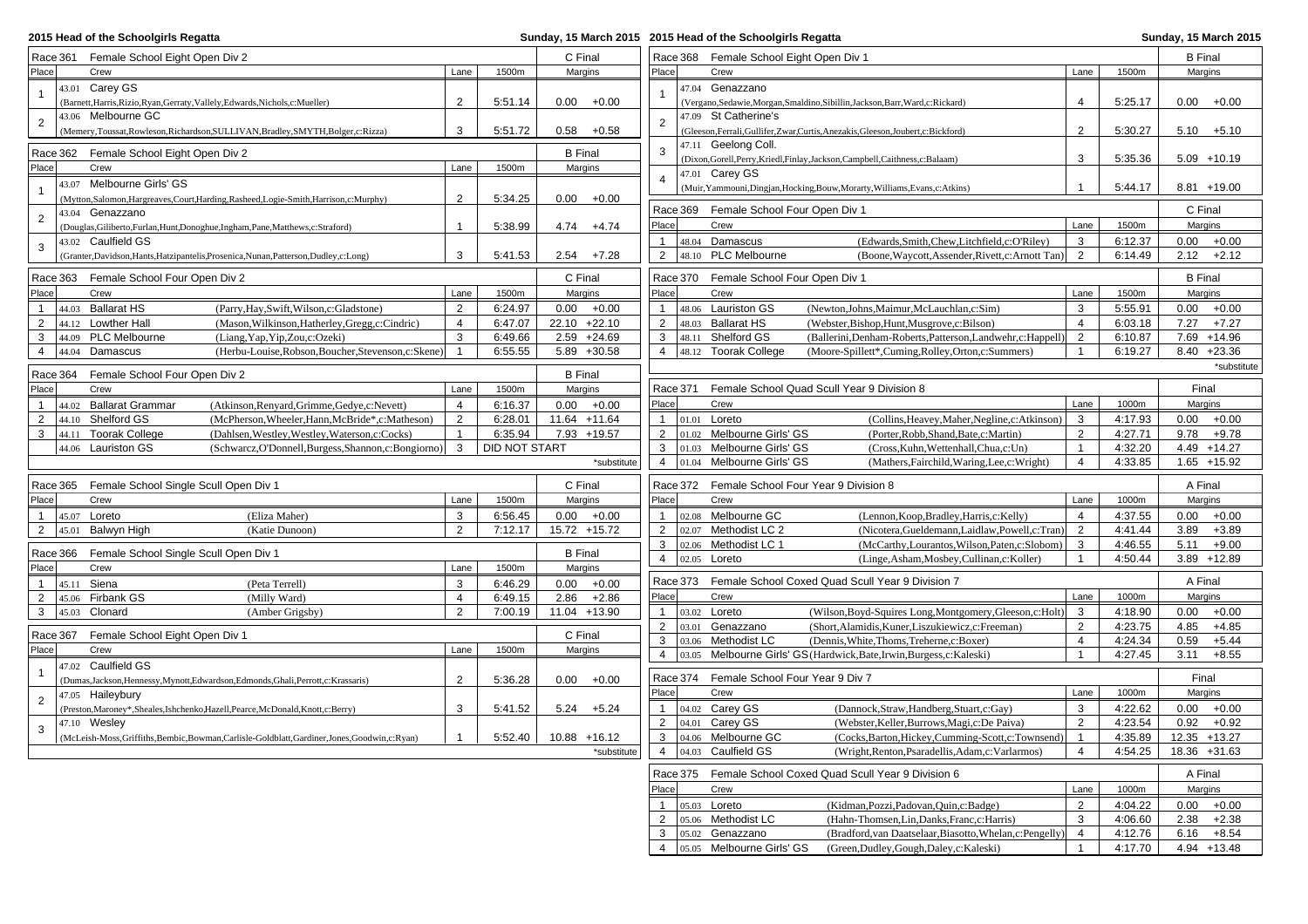| 2015 Head of the Schoolgirls Regatta |                                          |                                                |                                                                                |          |         |                |                | Sunday, 15 March 2015 2015 Head of the Schoolgirls Regatta |                                                                               |                |         | Sunday, 15 March 2015 |         |
|--------------------------------------|------------------------------------------|------------------------------------------------|--------------------------------------------------------------------------------|----------|---------|----------------|----------------|------------------------------------------------------------|-------------------------------------------------------------------------------|----------------|---------|-----------------------|---------|
|                                      | Race 376 Female School Four Year 9 Div 6 |                                                |                                                                                |          |         | Final          |                | Race 384 Female School Four Year 9 Div 2                   |                                                                               |                |         | A Final               |         |
| Place                                |                                          | Crew                                           | Lane                                                                           | 1000m    |         | Margins        | Place          | Crew                                                       |                                                                               | Lane           | 1000m   | Margins               |         |
| $\mathbf{1}$                         |                                          | $ 06.01$ Carey GS                              | $\overline{2}$<br>(Kelly-Stout, Teh, Hendry, Smedley, c: Wong)                 | 4:28.12  |         | $0.00 + 0.00$  | $\mathbf{1}$   | 14.03 Carey GS                                             | (Moon, Morley, Long, Andrews, c: Nichols)                                     | 2              | 4:09.44 | 0.00                  | $+0.00$ |
| $\overline{2}$                       |                                          | 06.02 Carey GS                                 | $\mathbf{3}$<br>(Virgona, Van Luyk, Fennessy, Ritchie, c: Holman)              | 4:32.23  | 4.11    | $+4.11$        | $\overline{2}$ | 14.05 Geelong Coll.                                        | (Boness, White, Barr, Balaam, c: Morgan)                                      | $\mathbf{1}$   | 4:13.41 | 3.97                  | $+3.97$ |
| 3                                    |                                          | 06.05 Loreto                                   | $\overline{4}$<br>(Topy, Griffiths, Ritoli, Jago, c: Hughes)                   | 4:32.92  | 0.69    | $+4.80$        | 3              | 14.08 Melbourne GC                                         | (Pound-Palmieri, Davie, Cheesman, Perkins, c: Anderson)                       | 3              | 4:14.40 | 0.99                  | $+4.96$ |
| 4                                    |                                          | 06.03 Caulfield GS                             | $\mathbf{1}$<br>(Miller, Chen, Vawdrey, Pham, c: Snell)                        | 4:47.47  |         | 14.55 +19.35   | 4              | 14.04 Caulfield GS                                         | (Fergusson, Day, Steel, Dumas, c: Angelopoulos)                               | $\overline{4}$ | 4:22.72 | $8.32 + 13.28$        |         |
|                                      | Race 377                                 |                                                | Female School Coxed Quad Scull Year 9 Division 5                               |          |         | Final          | Race 385       | Female School Single Scull Year 9 Div 2                    |                                                                               |                |         | A Final               |         |
| Place                                |                                          | Crew                                           | Lane                                                                           | 1000m    |         | Margins        | Place          | Crew                                                       |                                                                               | Lane           | 1000m   | Margins               |         |
| $\mathbf{1}$                         |                                          | 07.04 Methodist LC                             | 3<br>(Batsilas, Fennell, Levin, Mannix, c: Glaspole)                           | 4:05.57  | 0.00    | $+0.00$        | $\mathbf{1}$   | 15.03 Corowa                                               | (Julia Delaney)                                                               | 3              | 4:47.24 | 0.00                  | $+0.00$ |
| 2                                    | 07.02                                    | Genazzano                                      | $\overline{2}$<br>(Donohue, McLaren, White, Kirkland, c: Gleeson)              | 4:06.98  | 1.41    | $+1.41$        | $\overline{2}$ | 15.06 Firbank GS                                           | (Daniela Skocic)                                                              | $\overline{4}$ | 4:54.16 | 6.92                  | $+6.92$ |
| 3                                    | 07.01                                    | Firbank GS                                     | $\mathbf{1}$<br>(Leung, Yokoyama, Schneider, Fricke, c: Cox)                   | 4:09.75  | 2.77    | $+4.18$        | 3              | 15.05 Fintona GS                                           | (Molly Horan)                                                                 | $\overline{2}$ | 4:58.55 | $4.39 + 11.31$        |         |
| 4                                    | 07.03                                    | Melbourne Girls' GS                            | $\overline{4}$<br>(Nelson, Parker, Stuckey, Rose, c: Plunkett)                 | 4:11.53  | 1.78    | $+5.96$        | $\overline{4}$ | 15.02 Clonard                                              | (Isabelle Terzic)                                                             | $\overline{1}$ | 5:17.75 | 19.20 +30.51          |         |
|                                      |                                          |                                                |                                                                                |          |         |                |                |                                                            |                                                                               |                |         |                       |         |
|                                      | Race 378                                 | Female School Four Year 9 Div 5                |                                                                                |          |         | A Final        | Race 386       | Female School Quad Scull Year 9 Div 1                      |                                                                               |                |         | A Final               |         |
| Place                                |                                          | Crew                                           | Lane                                                                           | 1000m    |         | Margins        | Place          | Crew                                                       |                                                                               | Lane           | 1000m   | Margins               |         |
| 1                                    |                                          | 08.07 Loreto                                   | $\overline{4}$<br>(Caffry, Brennan, Montebello, Doble, c: Allen)               | 9:59.30  |         | $0.00 + 0.00$  | $\mathbf{1}$   | 16.07 Loreto                                               | (Quinlan, Curtis, Johnston, Hunt, c: Yates)                                   | 3              | 3:55.60 | 0.00                  | $+0.00$ |
| 2                                    |                                          | 08.02 Carey GS                                 | 3<br>(Chrysicos, Reid, Rechner, Jackson, c: Ackland-Evans)                     | 10:04.10 | 4.80    | $+4.80$        | 2              | 16.08 Melbourne Girls' GS                                  | (Nairn, Bennetts, Perkins, Faulks, c: Ho)                                     | $\overline{1}$ | 3:56.35 | 0.75                  | $+0.75$ |
| 3                                    |                                          | 08.10 Melbourne GC                             | (Sparke,Constantinou,Waters,Bull,c:Cox)<br>$\mathbf{1}$                        | 10:12.91 |         | 8.81 +13.61    | 3              | 16.02 Firbank GS                                           | (Tait, Gillies, Whitehead, Frederico, c: Cox)                                 | 2              | 3:57.35 | 1.00                  | $+1.75$ |
| 4                                    |                                          | 08.11 Melbourne GC                             | 2<br>(Fitzsimmons, Guss, Dodgshun-Lindsay, Junge, c: Fleming)                  | 10:20.72 |         | 7.81 +21.42    | $\overline{4}$ | 16.11 Ruyton GS                                            | (Roberts, Vasilopoulos, O'Callaghan, Melton, c: Healey                        | $\overline{4}$ | 4:03.33 | 5.98                  | $+7.73$ |
|                                      | Race 379                                 | Female School Quad Scull Year 9 Div 4          |                                                                                |          |         | A Final        | Race 387       | Female School Four Year 9 Div 1                            |                                                                               |                |         | A Final               |         |
| Place                                |                                          | Crew                                           | Lane                                                                           | 1000m    |         | Margins        | Place          | Crew                                                       |                                                                               | Lane           | 1000m   | Margins               |         |
| $\mathbf{1}$                         |                                          | 09.06 Methodist LC                             | 2<br>(Lowe,Tuttle,O'Kane,Williams,c:Hyett)                                     | 3:53.58  |         | $0.00 + 0.00$  | $\mathbf{1}$   | 17.10 Melbourne GC                                         | (Mavros, Stott, Cannon, Coleman, c: Jepsen)                                   | 3              | 3:59.86 | 0.00                  | $+0.00$ |
| $\overline{2}$                       |                                          | 09.02 Genazzano                                | 3<br>(Lay,Daffy,Kneale,Vale,c:Schlicht)                                        | 3:58.32  | 4.74    | $+4.74$        | $\overline{2}$ | 17.09 Loreto College                                       | (Treweek,Todd,Foley,Grech,c:O'Neil)                                           | 2              | 4:00.97 | 1.11                  | $+1.11$ |
| 3                                    |                                          | 09.01 Firbank GS                               | $\overline{4}$<br>(Smith, Macdonald, Davie, Durkan, c: Al-Azzawi)              | 4:02.47  | 4.15    | $+8.89$        | 3              | 17.04 Caulfield GS                                         | (Nowicki, Simpson, Robinson, Hayne, c: Tilley)                                | $\mathbf{1}$   | 4:08.23 | 7.26                  | $+8.37$ |
| 4                                    | 09.05                                    | Melbourne Girls' GS                            | $\mathbf{1}$<br>(Coen, Barclay, Akhurst, Purvis, c: Mercuri)                   | 4:07.85  |         | $5.38 + 14.27$ | $\overline{4}$ | 17.03 Carey GS                                             | (Hubbard, Lynch, Wilkinson, Ward, c: Kerr)                                    | $\overline{4}$ | 4:13.68 | $5.45 + 13.82$        |         |
|                                      | Race 380                                 | Female School Four Year 9 Div 4                |                                                                                |          | A Final |                | Race 388       | Female School Single Scull Year 9 Div 1                    |                                                                               |                |         | Final                 |         |
| Place                                |                                          | Crew                                           | Lane                                                                           | 1000m    |         | Margins        | Place          | Crew                                                       |                                                                               | Lane           | 1000m   | Margins               |         |
| $\mathbf{1}$                         |                                          | 10.09 Melbourne GC                             | 3<br>(Eldred, Barnes, Warrick, Fitswiliam, c: Clayton)                         | 4:09.19  |         | $0.00 + 0.00$  | $\mathbf{1}$   | 18.02 Galen Catholic College                               | (Paige Cooper)                                                                | 3              | 4:24.79 | 0.00                  | $+0.00$ |
| 2                                    |                                          | 10.07 Loreto                                   | (Bertoncelli, Bonthorne, Pepi, Prokopis, c: Jarvis)<br>$\overline{4}$          | 4:14.91  |         | $5.72 + 5.72$  | 2              | 18.03 Brighton SC                                          | (Lily Cathcart)                                                               | $\overline{2}$ | 4:33.18 | 8.39                  | $+8.39$ |
| 3                                    |                                          | 10.04 Caulfield GS                             | (Bokma, Upton, Halphen, West, c: Smith)<br>$\overline{1}$                      | 4:24.23  |         | $9.32 + 15.04$ | 3              | 18.01 Clonard                                              | (Hannah De Carolis)                                                           | $\overline{1}$ | 4:43.09 | $9.91 + 18.30$        |         |
| 4                                    |                                          | 10.05 Geelong Coll.                            | $\overline{2}$<br>(Salveson, Martin, Evans, McDonald, c: Neville)              | 4:40.83  |         | 16.60 +31.64   | $\overline{4}$ | 18.07 Lowther Hall                                         | (Katherine Wilkinson)                                                         | $\overline{4}$ | 4:47.82 | $4.73 +23.03$         |         |
|                                      |                                          |                                                |                                                                                |          |         |                |                |                                                            |                                                                               |                |         |                       |         |
|                                      | Race 381                                 | Female School Quad Scull Year 9 Div 3          |                                                                                |          |         | A Final        | Race 389       |                                                            | Female School Coxed Quad Scull Year 10 Division 7                             |                |         | Final                 |         |
| Place                                |                                          | Crew                                           | Lane                                                                           | 1000m    |         | Margins        | Place          | Crew                                                       |                                                                               | Lane           | 1000m   | Margins               |         |
| 1                                    |                                          | 11.06 Loreto                                   | (Francis, Warwick, Roberts, Elsworth, c: Ansett)<br>$\mathbf{1}$               | 4:00.12  |         | $0.00 + 0.00$  | $\mathbf{1}$   | 19.03 Methodist LC                                         | (Jayasinhe, Kaehne, Mogensen, Munday, c: Baldwin)                             | 2              | 4:08.01 | 0.00                  | $+0.00$ |
| 2                                    |                                          | 11.07 Melbourne Girls' GS                      | 3<br>(Martin, Harrison, Bortolussi, Vovos, c: McArthur)                        | 4:01.98  |         | $1.86 + 1.86$  | $\overline{2}$ | 19.02 Methodist LC                                         | (Jayewardene, Simpson, Lenton, Lewis, c: Edwards)                             | $\mathbf{1}$   | 4:14.39 | 6.38                  | $+6.38$ |
| 3                                    |                                          | 11.02 Firbank GS                               | $\overline{2}$<br>(Armstrong, Rusden, Philips, Mulder, c: White)               | 4:03.50  | 1.52    | $+3.38$        | 3              | 19.01 Methodist LC                                         | (Dessiniotis, McShane, Dhankhar, Stanboultgis, c: Casey)                      | 3              | 4:14.86 | 0.47                  | $+6.85$ |
|                                      |                                          | 4   11.08 Methodist LC                         | $\overline{4}$<br>(Backman, Hayes, Olive, Duggan, c: Clarke)                   | 4:06.05  |         | $2.55 + 5.93$  | Race 390       |                                                            | Female School Coxed Quad Scull Year 10 Division 6                             |                |         | Final                 |         |
|                                      |                                          | Race 382 Female School Four Year 9 Div 3       |                                                                                |          |         | A Final        | Place          | Crew                                                       |                                                                               | Lane           | 1000m   | Margins               |         |
| Place                                |                                          | Crew                                           | Lane                                                                           | 1000m    |         | Margins        | $\mathbf{1}$   | 20.04 Methodist LC                                         | (Xu,Fletcher,Sgarbossa,Heale,c:GEORGAKAS)                                     | $\overline{2}$ | 3:55.78 | 0.00                  | $+0.00$ |
|                                      |                                          | 12.03 Carey GS                                 | 3<br>(Chisholm,Tonkin,Parks,Renehan,c:Fitzpatrick)                             | 4:15.77  |         | $0.00 + 0.00$  | $\overline{2}$ | 20.02 Loreto                                               | (Donovan, Sabljak, Buettner, Drake, c: Topy)                                  | 3              | 4:02.26 | 6.48                  | $+6.48$ |
| $\overline{2}$                       |                                          | 12.07 Loreto                                   | $\overline{2}$<br>(Brennan, Sherborne, Taranto, Vickers-Willis, c: Montebello) | 4:18.51  |         | $2.74 +2.74$   | 3              | 20.01 Genazzano                                            | (Dessent, Robertson, Mills, Corridon, c: Barham)                              | $\mathbf{1}$   | 4:09.82 | 7.56 +14.04           |         |
| 3                                    |                                          | 12.05 Geelong Coll.                            | $\mathbf{1}$<br>(Clark, Vincent, Dobie, Binos, c: Hayes)                       | 4:27.69  |         | $9.18 + 11.92$ | $\overline{4}$ | 20.03 Melbourne Girls' GS                                  | (Coughlan, De Palma, Hodge, Jones, c: Bottoms)                                | $\overline{4}$ | 4:27.52 | 17.70 +31.74          |         |
| 4                                    |                                          | 12.04 Caulfield GS                             | $\overline{4}$<br>(Crump, Stephens, Ting, Moonen, c: Gray)                     | 5:10.01  |         | 42.32 +54.24   |                | Race 391 Female School Four Year 10 Div 6                  |                                                                               |                |         | A Final               |         |
|                                      |                                          | Race 383 Female School Quad Scull Year 9 Div 2 |                                                                                |          |         | A Final        | Place          | Crew                                                       |                                                                               | Lane           | 1000m   | Margins               |         |
| Place                                |                                          | Crew                                           | Lane                                                                           | 1000m    |         | Margins        | $\mathbf{1}$   |                                                            | 21.08 Methodist LC (Cubillo, Barons, Shi, Murphy, c: Turnbull)                | 2              | NT      | 0.00                  | $+0.00$ |
|                                      |                                          | 1   $13.05$ Loreto                             | (Sheeran, Hrysomallis, Grant, Crivelli, c: McNamara)<br>3                      | 3:54.36  |         | $0.00 + 0.00$  | $\overline{2}$ |                                                            | 21.04 Geelong Grammar (Devilee, Morton, Brand, George, c: Brunker)            | $\mathbf{1}$   |         | 3.76                  | $+3.76$ |
| $\overline{2}$                       |                                          | 13.03 Genazzano                                | (Gray, Salter, Singh, Matthews, c: Hausegger)<br>2                             | 3:57.34  |         | $2.98 + 2.98$  | 3              |                                                            | 21.09 Methodist LC (O'Brien, Allanson, Thiele, Smith, c: Wolf)                | 3              |         | 1.12                  | $+4.88$ |
| 3                                    |                                          | 13.02 Firbank GS                               | (Schuller, Mount, Kavadias, Thomson, c: Brighton-Knight)<br>$\overline{1}$     | 3:58.38  | 1.04    | $+4.02$        | 4              |                                                            | 21.07 Melbourne GC (STEWART, LIN, Galcin Riffat, PATTERSON, c: TOBIN-COUZENS) |                |         | 2.54                  | $+7.42$ |
| 4                                    |                                          | 13.06 Melbourne Girls' GS                      | (Best,Darby,McKay,Zographos,c:Ripani)<br>4                                     | 3:59.21  |         | $0.83 +4.85$   |                |                                                            |                                                                               |                |         |                       |         |
|                                      |                                          |                                                |                                                                                |          |         |                | Race 392       |                                                            | Female School Coxed Quad Scull Year 10 Division 5                             |                |         | Final                 |         |
|                                      |                                          |                                                |                                                                                |          |         |                | Place          | Crew                                                       |                                                                               | Lane           | 1000m   | Margins               |         |
|                                      |                                          |                                                |                                                                                |          |         |                | $\mathbf{1}$   | 22.04 Methodist LC                                         | (Barnes, Pitt, Carter, Scott, c: Noonan)                                      | 3              | 4:07.10 | 0.00                  | $+0.00$ |
|                                      |                                          |                                                |                                                                                |          |         |                | $\overline{2}$ | 22.01 Genazzano                                            | (Bradford, Te Lintelo, Pisasale, Mulvogue, c: Pitney)                         | -1             | 4:14.21 | 7.11                  | $+7.11$ |
|                                      |                                          |                                                |                                                                                |          |         |                | 3              | 22.03 Melbourne Girls' GS                                  | (Nelson, Mills, Calvert, Chamberlain, c: Klotz)                               | $\overline{4}$ | 4:17.21 | $3.00 + 10.11$        |         |
|                                      |                                          |                                                |                                                                                |          |         |                | $\overline{4}$ | 22.02 Loreto                                               | (De Giusti, Hegarty, Rosengren, Baker, c: Wright)                             | 2              | 4:24.82 | 7.61 +17.72           |         |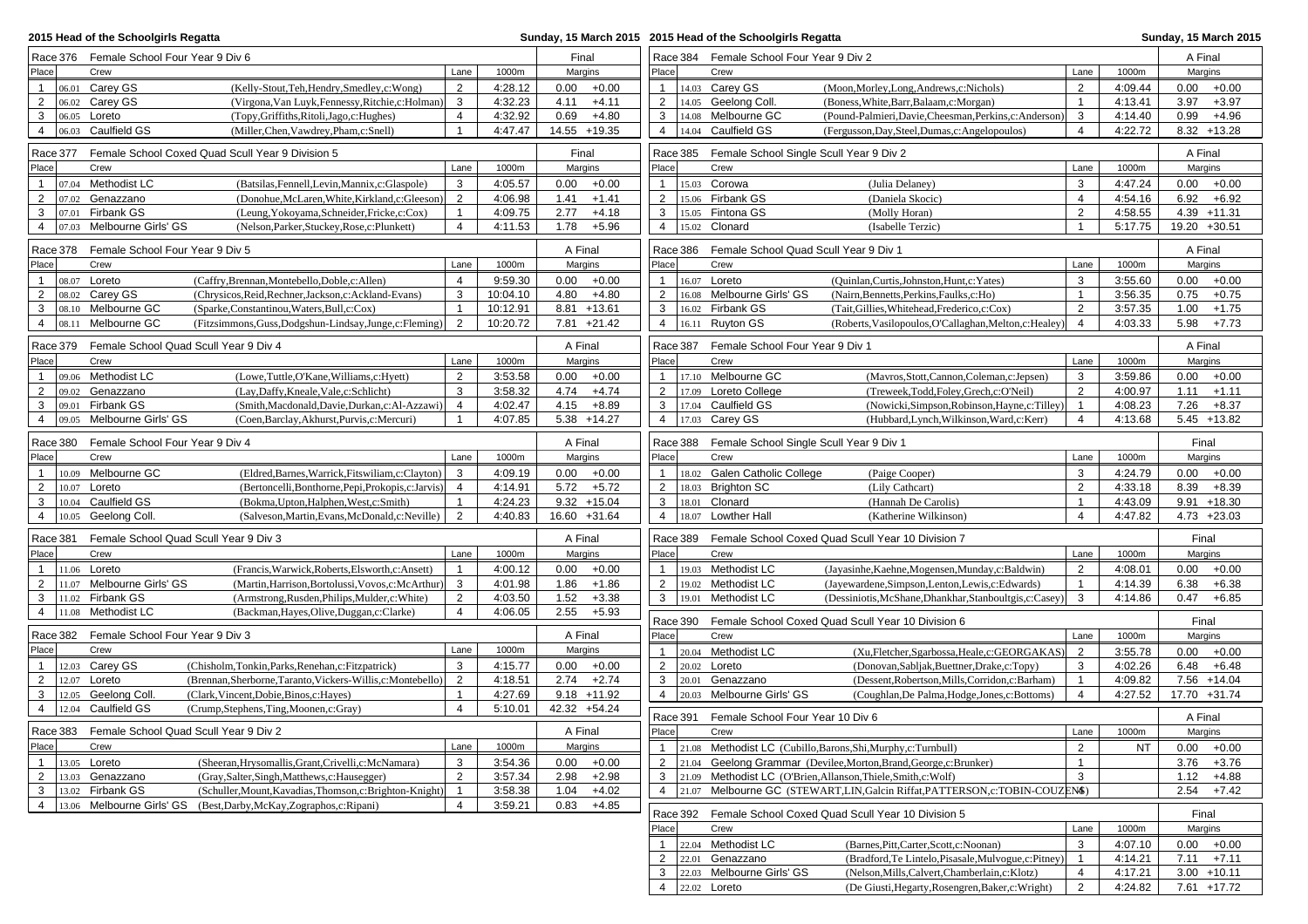| 2015 Head of the Schoolgirls Regatta                                                                                                                          |                                | Sunday, 15 March 2015 2015 Head of the Schoolgirls Regatta |              |                |                                |          |                                                       | Sunday, 15 March 2015                                                                         |                |                    |              |                    |
|---------------------------------------------------------------------------------------------------------------------------------------------------------------|--------------------------------|------------------------------------------------------------|--------------|----------------|--------------------------------|----------|-------------------------------------------------------|-----------------------------------------------------------------------------------------------|----------------|--------------------|--------------|--------------------|
| Race 393 Female School Four Year 10 Div 5                                                                                                                     |                                | A Final                                                    |              |                |                                |          | Race 401 Female School Coxed Quad Scull Year 10 Div 1 |                                                                                               |                | A Final            |              |                    |
| Place<br>Crew                                                                                                                                                 | Lane                           | 1000m                                                      | Margins      |                | Place                          |          | Crew                                                  |                                                                                               | Lane           | 1000m              | Margins      |                    |
| $23.01$ Carey GS<br>(Love,Campbell,Wraight,Belcher,c:Damiani)<br>1                                                                                            | 3                              | 4:18.58                                                    |              | $0.00 + 0.00$  | $\mathbf{1}$                   |          | 31.12 Ruyton GS                                       | (Montagu, Anderson, Price, Sando, c: Harris)                                                  | 3              | 3:45.16            | 0.00         | $+0.00$            |
| $\overline{2}$<br>23.10 Strathcona<br>(Murphy, Martin, Mitchell, Kirby, c: Hynes)                                                                             | 2                              | 4:26.97                                                    | 8.39         | $+8.39$        | $\overline{2}$                 |          | 31.02 Firbank GS                                      | (Brodribb*, Webster, Keen, Murray, c: Johnstone)                                              | $\overline{4}$ | 3:46.52            | 1.36         | $+1.36$            |
| 3<br>23.07 Loreto College<br>(Houlihan, Mahar, Mayne, Maher, c: Cuthbertson)                                                                                  | $\overline{4}$                 | 4:28.54                                                    | 1.57         | $+9.96$        | 3                              |          | 31.04 Genazzano                                       | (Stiles, McKeagney-Douglas, Somerville, Binios, c: Iliadis)                                   | $\overline{2}$ | 3:49.54            | 3.02         | $+4.38$            |
| $\overline{4}$<br>Melbourne GC<br>(VARI, JARMAN, LONGSTAFF, MC KENZIE, c: JONES)<br>23.08                                                                     | $\overline{1}$                 | 4:37.07                                                    |              | $8.53 + 18.49$ | $\overline{4}$                 |          | 31.15 Strathcona                                      | (Walsh, Duyker, Plowman, Van der Hock, c: Boulter)                                            | $\mathbf{1}$   | 3:51.98            | 2.44         | $+6.82$            |
| Race 394<br>Female School Coxed Quad Scull Year 10 Div 4                                                                                                      |                                |                                                            | Final        |                |                                |          |                                                       |                                                                                               |                |                    |              | *substitute        |
| Place<br>Crew                                                                                                                                                 | Lane                           | 1000m                                                      | Margins      |                |                                | Race 402 |                                                       | Female School Four Year 10 Div 1                                                              |                |                    | A Final      |                    |
| 24.05 Methodist LC<br>(Drake, Kerkvliet, Sheats, Tsigaras, c: Chan)<br>$\mathbf{1}$                                                                           | $\overline{2}$                 | 3:55.89                                                    |              | $0.00 + 0.00$  | Place                          |          | Crew                                                  |                                                                                               | Lane           | 1000m              | Margins      |                    |
| $\overline{2}$<br>(Madsen, Martin, Scidone, Robinson, c: Maher)<br>$24.03$ Loreto                                                                             | $\mathbf{1}$                   | 4:03.44                                                    |              | $7.55 + 7.55$  | 1                              |          |                                                       | 32.16 Geelong Coll. (Walmsley, Edgar, Greer, Lawson, c: Gow)                                  | 3              | 4:01.52            | 0.00         | $+0.00$            |
| 3<br>24.01<br>Genazzano<br>(Ryan, Kogionis, O'Shaughnessy, Holdsworth, c: Quinlan-Pretto)                                                                     | 3                              | 4:08.52                                                    |              | $5.08 + 12.63$ | $\overline{2}$                 |          |                                                       | 32.03 Ballarat HS (Sims, Orr, Mawby, Watkins, c: Treadwell)                                   | $\overline{4}$ | 4:04.54            | 3.02         | $+3.02$            |
| Melbourne Girls' GS (Grieve, Watkins, Cheston, Garbler, c: Best)<br>$\overline{4}$<br>24.04                                                                   | $\overline{4}$                 | 4:14.31                                                    |              | 5.79 +18.42    | 3                              |          |                                                       | 32.13 Shelford GS (DENHAM-ROBERTS, ADLARD, PATRICK, LANDWEHR, c: TO PFER)                     |                | 4:07.39            | 2.85         | $+5.87$            |
|                                                                                                                                                               |                                |                                                            | A Final      |                | $\overline{4}$                 |          |                                                       | 32.12 Melbourne GC (BETTS, HARE, TAYLOR, LINDSAY-GEYER, c: SEYMOUR-PESSAH)                    |                | 4:17.78            |              | $10.39 + 16.26$    |
| Race 395<br>Female School Four Year 10 Div 4<br>Place<br>Crew                                                                                                 | Lane                           | 1000m                                                      | Margins      |                |                                | Race 403 |                                                       | Female School Single Scull Year 10 Div 1                                                      |                |                    | Final        |                    |
| $\mathbf{1}$                                                                                                                                                  | 2                              | 4:19.48                                                    |              | $0.00 + 0.00$  | Place                          |          | Crew                                                  |                                                                                               | Lane           | 1000m              | Margins      |                    |
| 25.06 Geelong Coll.<br>(Perry, Tierney, Ryan, McLaughlin, c: Tierney)<br>$\overline{2}$<br>Geelong Grammar<br>(Nott,Sewell,Perrignon,Lees,c:Maynard)<br>25.08 | $\mathbf{1}$                   | 4:23.20                                                    | 3.72         | $+3.72$        | $\mathbf{1}$                   |          | 33.02 South Oakleigh SC                               | (Eirini Makantasis)                                                                           | $\mathbf{1}$   | 4:32.88            | 0.00         | $+0.00$            |
| 3<br>25.02 Ballarat Grammar<br>(Rogers, Edwards, Holt, Hamer, c: Findlay)                                                                                     | 3                              | 4:29.13                                                    | 5.93         | $+9.65$        | $\overline{2}$                 |          | 33.01 Kardinia Int'l Coll                             | (Meg Elsworth)                                                                                | $\overline{2}$ | 4:37.04            | 4.16         | $+4.16$            |
| 4 25.01 Ballarat & Clarendon<br>(McDougall, Pinniger*, Harrison*, Ross, c: Morgan)                                                                            | $\overline{4}$                 | 4:30.12                                                    |              | $0.99 + 10.64$ | 3                              |          | 33.03 Toorak College                                  | (Jess Chew)                                                                                   | 3              | 4:39.53            | 2.49         | $+6.65$            |
|                                                                                                                                                               |                                |                                                            |              | *substitute    |                                |          |                                                       |                                                                                               |                |                    |              |                    |
|                                                                                                                                                               |                                |                                                            |              |                |                                |          | Race 404 Female School Four Open Div 6                |                                                                                               |                |                    | A Final      |                    |
| Female School Coxed Quad Scull Year 10 Div 3<br>Race 396                                                                                                      |                                |                                                            | A Final      |                | Place                          |          | Crew                                                  |                                                                                               | Lane           | 1000m              |              | Margins            |
| Crew<br>Place                                                                                                                                                 | Lane                           | 1000m                                                      | Margins      |                | $\mathbf{1}$                   |          | 34.08 Methodist LC                                    | (Bryan, Paeglis, Purbrick, McCoy, c: Caine)                                                   | $\overline{4}$ | 4:19.68            | 0.00         | $+0.00$            |
| Strathcona<br>(Hamilton, Warren, Spurling, Newman, c: Rubin)<br>$\mathbf{1}$<br>26.10                                                                         | 3                              | 3:54.25                                                    |              | $0.00 + 0.00$  | $\overline{2}$                 |          | 34.07 Melbourne GC                                    | (Clemm, COFFEY, DOTCHIN, Bennett, c: BAGSTER)                                                 | 3              | 4:24.34            | 4.66         | $+4.66$            |
| $\overline{2}$<br>26.02 Genazzano<br>(Jenkins, MacIsaac, Feneley, Ross-Farrell, c: Straford)                                                                  | $\overline{2}$                 | 3:58.65                                                    | 4.40         | $+4.40$        | 3                              |          | 34.05 Loreto College                                  | (Grace, Martino, Troup, Wills, c: O'Neil)                                                     | 2              | 4:24.78            | 0.44         | $+5.10$            |
| 3<br>26.04 Loreto<br>(Burke, Pedley, Hume, Stacey, c: Barber)<br>Firbank GS                                                                                   | $\overline{4}$<br>$\mathbf{1}$ | 3:59.40                                                    | 0.75         | $+5.15$        | $\overline{4}$                 |          | 34.04 Geelong Grammar                                 | (Cochrane, Hains, Lord, James, c: Hulac)                                                      | $\overline{1}$ | 4:28.40            | 3.62         | $+8.72$            |
| $\overline{4}$<br>26.01<br>(Shand, Mailing, Powell, McNamara, c: Fraser)                                                                                      |                                | 4:03.75                                                    | 4.35         | $+9.50$        |                                |          | Race 405 Female School Four Open Div 5                |                                                                                               |                |                    | Final        |                    |
| Race 397<br>Female School Four Year 10 Div 3                                                                                                                  |                                |                                                            | A Final      |                | Place                          |          | Crew                                                  |                                                                                               | Lane           | 1500m              |              | Margins            |
| Crew<br>Place                                                                                                                                                 | Lane                           | 1000m                                                      | Margins      |                | $\mathbf{1}$                   |          | 35.03 Genazzano                                       | (Mascarenhas, Kendall, Dimmock, Zago, c: Di Mattina)                                          | 3              | 6:33.00            |              | $0.00 + 0.00$      |
| Geelong Grammar<br>(Burgess, Fischer, Barr-Smith, Hiscock, c: Mactaggart)<br>$\mathbf{1}$<br>27.05                                                            | 4                              | 4:08.32                                                    |              | $0.00 + 0.00$  | $\overline{2}$                 |          | 35.05 Melbourne GC                                    | (Davies-Brown, FRYER-SMITH, Warrick, MARTIN, c: Kelly)                                        | $\overline{1}$ | 6:55.28            |              | 22.28 +22.28       |
| $\overline{2}$<br>Geelong Grammar<br>(Browne, Youngman, Treweeke, Naylor, c: Bailey)<br>27.06                                                                 | 2                              | 4:13.11                                                    | 4.79         | $+4.79$        | 3                              |          | 35.04 Loreto College                                  | (Powell,Corbett,Cartledge,Taylor,c:Parkin)                                                    | $\overline{2}$ | 7:04.99            |              | $9.71 + 31.99$     |
| 3<br>Geelong Coll.<br>(Helm,Goldsack,Bond,Sefton,c:Alfrink)<br>27.04                                                                                          | 3                              | 4:15.20                                                    | 2.09         | $+6.88$        | $\overline{4}$                 |          | 35.06 Carey GS                                        | (Beaumont,Colquhoun,Zumbo,Lowery,c:Cooney)                                                    | $\overline{4}$ | 7:13.05            |              | $8.06 + 40.05$     |
| Caulfield GS<br>$\overline{4}$<br>27.03<br>(Norbury, Elliot, Judd, Nilsson, c: Kagiaros)                                                                      | $\mathbf{1}$                   | 4:23.57                                                    |              | $8.37 + 15.25$ |                                |          |                                                       | Race 406 Female School Coxed Quad Scull Open Div 4                                            |                |                    | Final        |                    |
| Female School Coxed Quad Year 10 Div 2<br>Race 398                                                                                                            |                                |                                                            | A Final      |                | Place                          |          | Crew                                                  |                                                                                               | Lane           | 1500m              |              | Margins            |
| Place<br>Crew                                                                                                                                                 | Lane                           | 1000m                                                      | Margins      |                | $\mathbf{1}$                   |          | 36.04 St Catherine's                                  | (Southey, Crossing, Cheale, Chen, c: Cester)                                                  | 2              | 6:16.21            | 0.00         | $+0.00$            |
| $28.05$ Loreto<br>(Sutherland, Moore, Tuddenham*, Enriques, c: Bird)<br>$\mathbf{1}$                                                                          | $\overline{4}$                 | 9:23.81                                                    |              | $0.00 + 0.00$  | $\overline{2}$                 |          | 36.02 Melbourne Girls' GS                             | (Waters*,Brand,Leonard,Harrison,c:Thompson)                                                   | 3              | 6:21.30            | 5.09         | $+5.09$            |
| 2<br>28.07 Methodist LC<br>(Dabkowski, Balson, Delis, Ward, c: Ryan)                                                                                          | 2                              | 9:24.57                                                    | 0.76         | $+0.76$        | 3                              |          | 36.05 Strathcona                                      | (Newman, Watson, Sawers, Cronin, c: Oblak)                                                    | $\overline{4}$ | 6:22.31            | 1.01         | $+6.10$            |
| 28.01 Firbank GS<br>3<br>(Mawkes,Landy,Long,Briggs,c:Moore)                                                                                                   | 3                              | 9:25.20                                                    | 0.63         | $+1.39$        | $\overline{4}$                 |          | 36.03 Methodist LC                                    | (Diggle, McKenzie, Roem, Chesbrough, c: Roem)                                                 | $\overline{1}$ | 6:27.58            |              | $5.27 + 11.37$     |
| 4 28.02 Genazzano<br>(Passaris, Bueno, Conti, Psyhogios, c: Grace)                                                                                            | $\mathbf{1}$                   | 9:31.99                                                    | 6.79         | $+8.18$        |                                |          |                                                       |                                                                                               |                |                    |              | *substitute        |
|                                                                                                                                                               |                                |                                                            |              | *substitute    |                                | Race 407 | Female School Four Open Div 4                         |                                                                                               |                |                    | Final        |                    |
| Female School Four Year 10 Div 2<br>Race 399                                                                                                                  |                                |                                                            | A Final      |                | Place                          |          | Crew                                                  |                                                                                               | Lane           | 1500m              | Margins      |                    |
| Place<br>Crew                                                                                                                                                 | Lane                           | 1000m                                                      | Margins      |                | $\mathbf{1}$                   |          |                                                       | 37.01 Ballarat & Clarendon (Kittelty*, Kelderman, Pearse, Clark, c: Harrison)                 | 3              | 6:23.70            | 0.00         | $+0.00$            |
| 29.11 Melbourne GC<br>(Vizec,Carman,BARRETT,HABERFIELD,c:JACKSON)<br>$\mathbf{1}$                                                                             | 3                              | 4:10.33                                                    | 0.00         | $+0.00$        | $\overline{2}$                 |          | 37.02 Loreto College                                  | (Harraway-Jones, Barbetti, Rodd, Rosenow, c: Myrianthis)                                      | 2              | 6:32.12            | 8.42         | $+8.42$            |
| $\overline{2}$<br>29.06 Geelong Coll.<br>(Murrihy, Russell, Stewart, Mauderer, c: Cashman)                                                                    | $\overline{4}$                 | 4:13.11                                                    | 2.78         | $+2.78$        | 3                              |          | 37.03 Melbourne GC                                    | (Horton,CARDEN,ROGERS,Williams,c:TOWNSEND)                                                    | $\overline{1}$ | 6:37.29            |              | $5.17 + 13.59$     |
| 3<br>Haileybury<br>29.08<br>(Pest,Seccull,Armstrong,Ralphsmith,c:Storton)                                                                                     | $\overline{2}$                 | 4:15.90                                                    | 2.79         | $+5.57$        | $\overline{4}$                 |          | 37.05 Ballarat Grammar                                | (Stewart*,Fay,Hallyburton,Hill,c:Nye)                                                         | $\overline{4}$ | 6:38.24            |              | $0.95 + 14.54$     |
| Carey GS<br>$\overline{4}$<br>29.03<br>(Bracken, Klupacs, Ding, Brookman, c: Psihogios)                                                                       | $\overline{1}$                 | 4:19.17                                                    | 3.27         | $+8.84$        |                                |          |                                                       |                                                                                               |                |                    |              | *substitute        |
|                                                                                                                                                               |                                |                                                            |              |                |                                |          |                                                       |                                                                                               |                |                    |              |                    |
| Race 400<br>Female School Single Scull Year 10 Div 2                                                                                                          |                                |                                                            | Final        |                |                                | Race 408 |                                                       | Female School Coxed Quad Scull Open Div 3                                                     |                |                    | Final        |                    |
| Place<br>Crew                                                                                                                                                 | Lane                           | 1000m                                                      | Margins      |                | Place                          |          | Crew                                                  |                                                                                               | Lane           | 1500m              | Margins      |                    |
| Strathcona<br>(Kate Boulter)<br>$\mathbf{1}$<br>30.06<br>2<br>30.09                                                                                           | 3<br>2                         | 4:46.57<br>4:59.97                                         | 13.40 +13.40 | $0.00 + 0.00$  | $\mathbf{1}$<br>$\overline{2}$ |          | 38.02 Methodist LC                                    | (Stefanos, Backman, Mohyeddin, Rouse, c: Predebon)                                            | 2<br>3         | 5:54.11<br>6:01.38 | 0.00<br>7.27 | $+0.00$<br>$+7.27$ |
| Sacred Heart, Kyneton<br>(Molly Forrest)<br>30.04 Kardinia Int'l Coll<br>3<br>(Romy Fawcett)                                                                  | $\overline{4}$                 | 5:01.81                                                    |              | $1.84 + 15.24$ | 3                              |          | 38.03 Ruyton GS<br>38.05 Strathcona                   | (Benallack, Buckley, Gillam, Leslie, c: Naidu)<br>(Simpson, Quan, Terry, Olorenshaw, c: Pugh) | $\mathbf{1}$   | 6:11.06            |              | $9.68 + 16.95$     |
| 30.02 Firbank GS<br>$\overline{4}$<br>(Gwyneth Thomas)                                                                                                        | $\mathbf{1}$                   | 5:04.85                                                    |              | $3.04$ +18.28  | $\overline{4}$                 |          | 38.04 Sacred Heart                                    | (Brandimarti, Stack, Meaney, Stacey, c: Ryan)                                                 | $\overline{4}$ | 6:11.68            |              | $0.62 + 17.57$     |
|                                                                                                                                                               |                                |                                                            |              |                |                                |          |                                                       |                                                                                               |                |                    |              |                    |